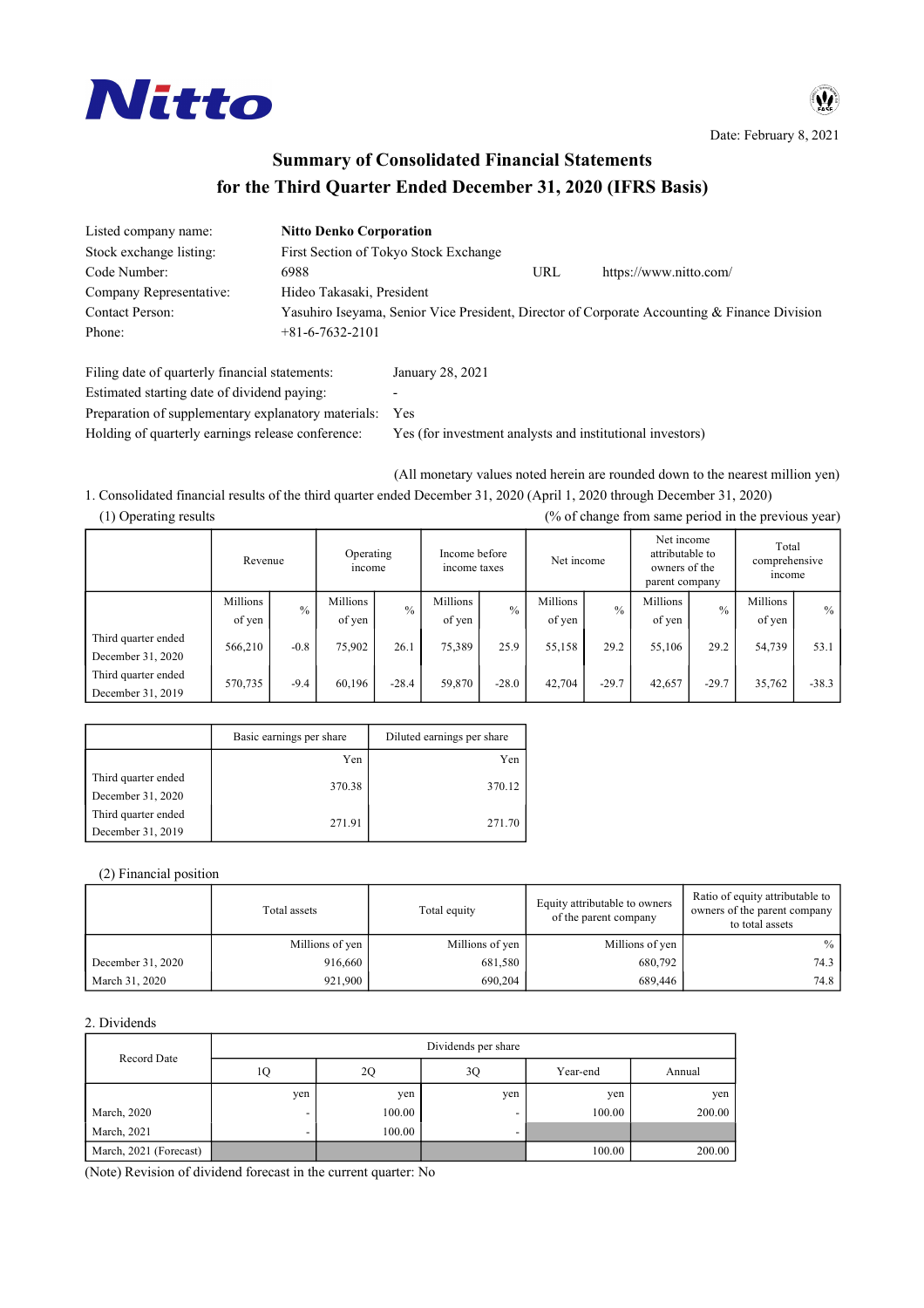3. Forecast for fiscal year ending March 31, 2021 (April 1, 2020 through March 31, 2021)

|        |          | Operating income<br>Revenue |          | Income before<br>income taxes |          | Net income    |          | Net income<br>attributable to<br>owners of the<br>parent company |          | Basic earnings<br>per share |        |
|--------|----------|-----------------------------|----------|-------------------------------|----------|---------------|----------|------------------------------------------------------------------|----------|-----------------------------|--------|
|        | Millions | $\%$                        | Millions | $\%$                          | Millions | $\frac{0}{0}$ | Millions | $\frac{0}{0}$                                                    | Millions | $\frac{0}{0}$               | yen    |
|        | of yen   |                             | of yen   |                               | of yen   |               | of yen   |                                                                  | of yen   |                             |        |
| Annual | 755,000  | 1.9                         | 90.000   | 29.1                          | 90,000   | 30.4          | 65.000   | 37.6                                                             | 65,000   | 37.8                        | 439.29 |

(Note) Revision of consolidated forecast in the current quarter: Yes

#### - Others

(1) Changes in significant subsidiaries during the third quarter ended December 31, 2020: No

- (2) Changes in accounting policies applied and changes in accounting estimates
	- 1. Changes in accounting policies required by IFRS: No
	- 2. Changes in accounting policies other than the above: No
	- 3. Changes in accounting estimates: No
- (3) Number of shares outstanding (Common stock)
	- 1. Number of shares outstanding at the end of the period (including treasury stock) December 31, 2020: 158,758,428 March 31, 2020: 158,758,428
	- 2. Number of treasury stock at the end of the period December 31, 2020: 10,792,451 March 31, 2020: 4,839,755
	- 3. Average number of outstanding shares during the period (cumulative from the beginning of the period) April-December 2020: 148,784,734 April-December 2019: 156,881,817

- These quarterly financial results are not subject to quarterly review procedures by Certified Public Accountants or audit firm.

### - Explanations for adequate utilization of the forecast and other special matters

The forward-looking statements shown in this report, including the forecast, are prepared based on information available to the Company and on certain assumptions deemed reasonable as of the issuing date of the report. Consequently, the statements herein do not constitute promises regarding actual results by the Company. Actual results may differ materially from forecasted figures due to various unknown factors. For conditions regarding this forecast and precaution for use, please refer to "1. Qualitative Information Regarding Quarterly Settlement of Accounts (3) Explanation of forecasts and other projections" on page 7 of the Attachment to this summary of consolidated financial results.

#### (% of change from same period in the previous year)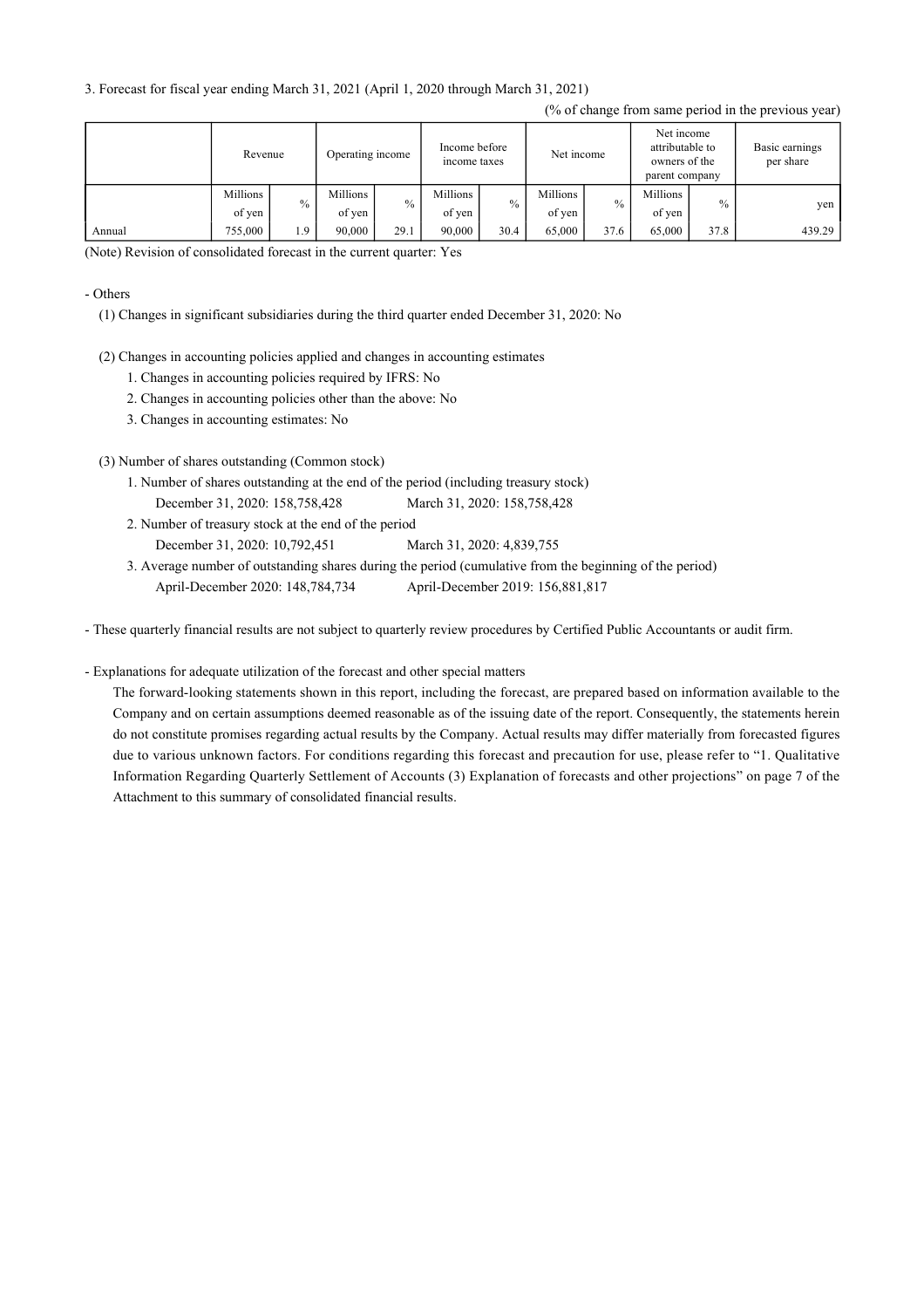(Reference) Consolidated financial results of the third quarter (three months) of the fiscal year ending March 31, 2021 (October 1, 2020 through December 31, 2020)

|                                         | Revenue            |               | Operating income   |               | Income before<br>income taxes |               | Net income         |               | Net income<br>attributable to<br>owners of the<br>parent company |               | Total<br>comprehensive<br>income |      |
|-----------------------------------------|--------------------|---------------|--------------------|---------------|-------------------------------|---------------|--------------------|---------------|------------------------------------------------------------------|---------------|----------------------------------|------|
|                                         | Millions<br>of yen | $\frac{0}{0}$ | Millions<br>of yen | $\frac{0}{0}$ | Millions<br>of yen            | $\frac{0}{0}$ | Millions<br>of yen | $\frac{0}{0}$ | Millions<br>of yen                                               | $\frac{0}{0}$ | Millions<br>of yen               | $\%$ |
| Third<br>quarter ended<br>Dec. 31, 2020 | 208,472            | 8.3           | 33,534             | 75.6          | 33,566                        | 78.0          | 24,584             | 81.5          | 24,562                                                           | 81.6          | 26,417                           | 18.4 |
| Third<br>quarter ended<br>Dec. 31, 2019 | 192,450            | $-15.0$       | 19,093             | $-41.7$       | 18,853                        | $-42.7$       | 13,542             | $-47.0$       | 13,524                                                           | $-47.0$       | 22,302                           | 26.1 |

(All monetary values noted herein are rounded down to the nearest million yen) (% of change from same period in the previous year)

|                                   | Basic earnings per share | Diluted earnings per share |
|-----------------------------------|--------------------------|----------------------------|
|                                   | Yen                      | Yen                        |
| Third quarter ended Dec. 31, 2020 | 166.00                   | 165.90                     |
| Third quarter ended Dec. 31, 2019 | 86.20                    | 86.13                      |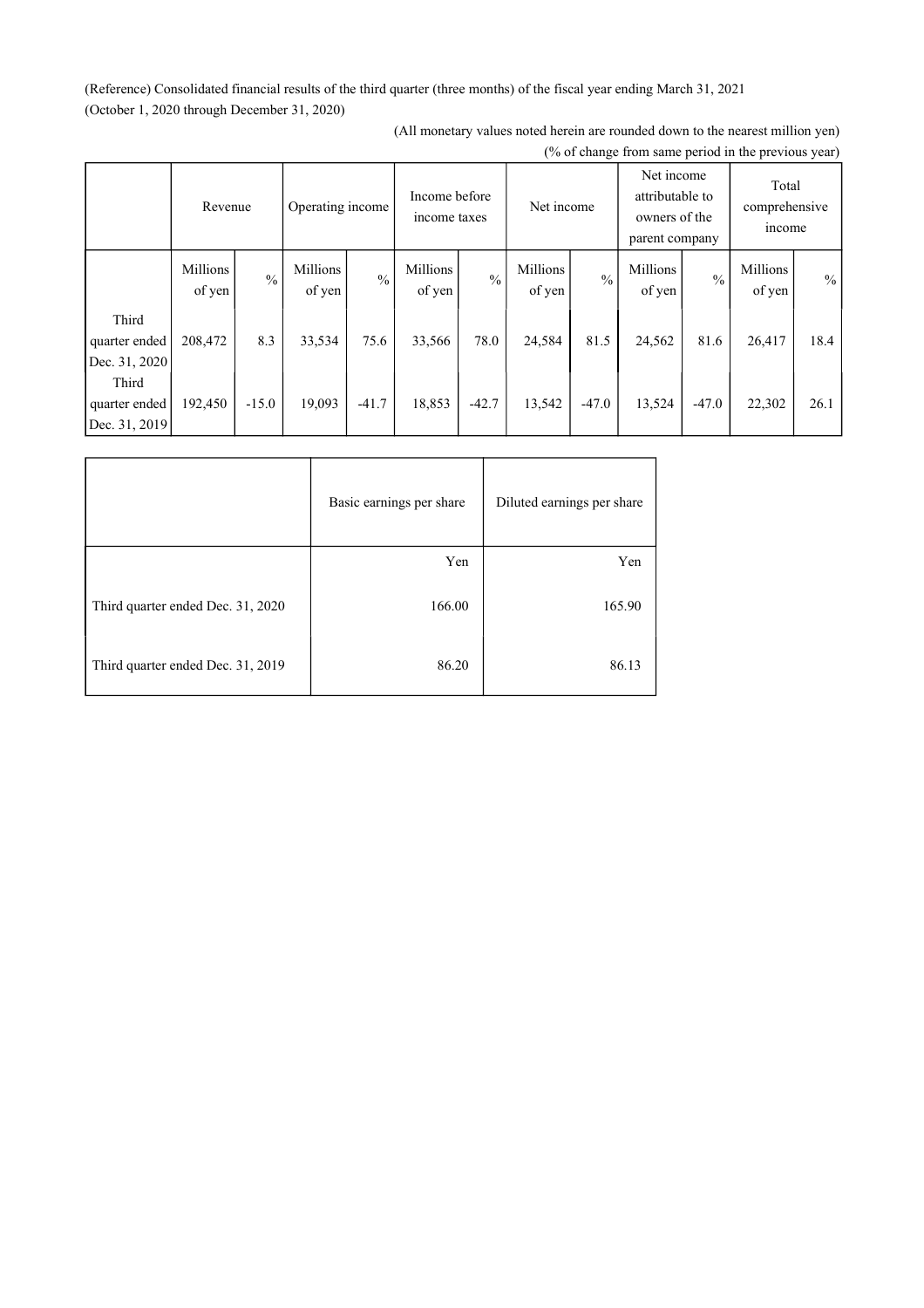(Attached Documents) Index

|                                                                                                               | 2              |
|---------------------------------------------------------------------------------------------------------------|----------------|
|                                                                                                               | $\overline{2}$ |
|                                                                                                               | 7              |
|                                                                                                               | 7              |
|                                                                                                               | 8              |
|                                                                                                               | 8              |
| (2) Quarterly consolidated statements of income and quarterly consolidated statements of comprehensive income | 10             |
|                                                                                                               | 12             |
|                                                                                                               | 13             |
|                                                                                                               | 14             |
|                                                                                                               | 14             |
|                                                                                                               | 14             |
|                                                                                                               | -15            |
|                                                                                                               | 15             |
|                                                                                                               |                |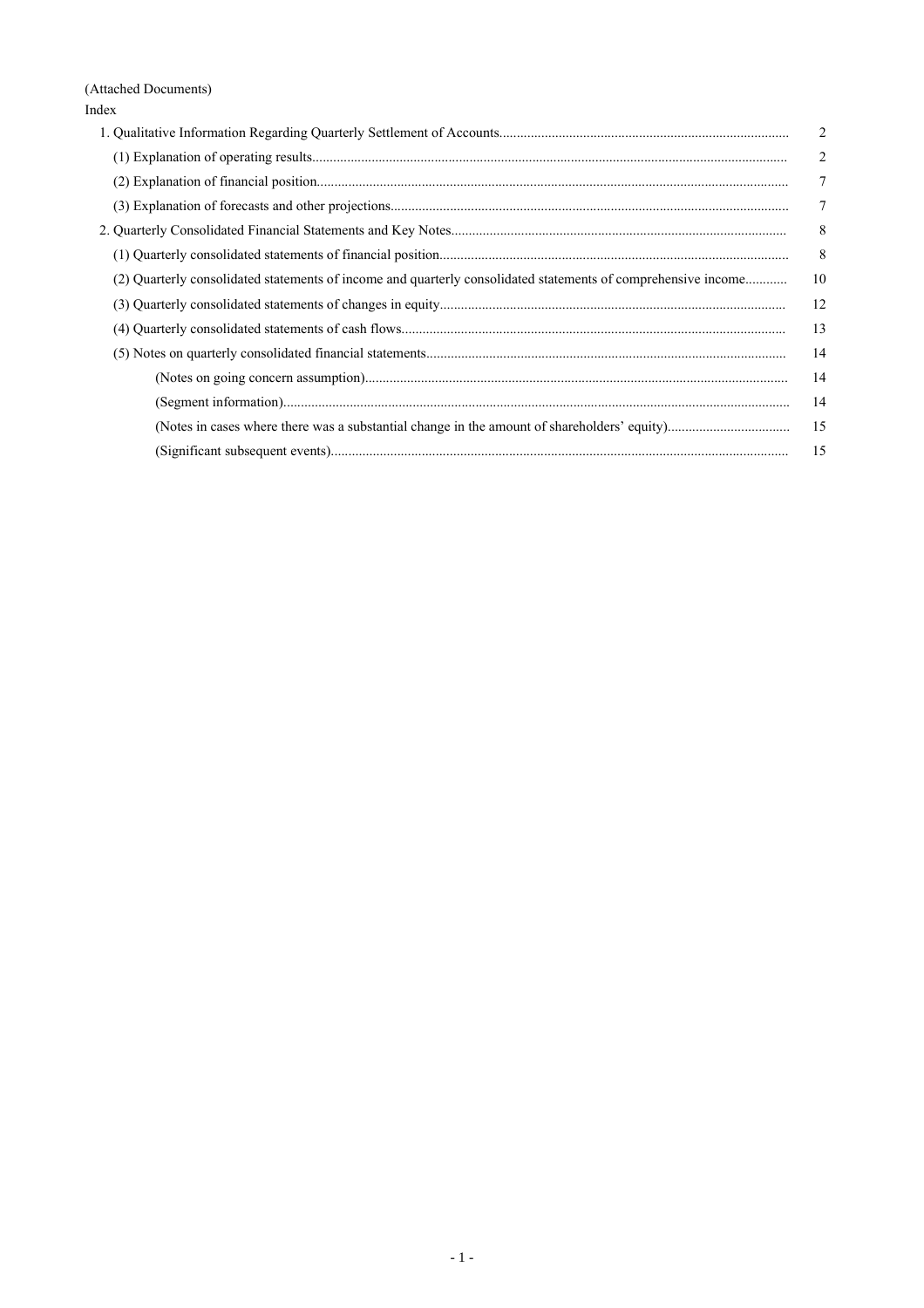## 1. Qualitative Information Regarding Quarterly Settlement of Accounts

(1) Explanation of operating results

During the first nine months of the fiscal year ending March 31, 2021 (April 1, 2020 through December 31, 2020), economic environment temporarily saw significant impact of COVID-19. The number of people infected with COVID-19 in the world decreased in the summer, but has shown a significant increase again in the winter, and the situation continues to be unpredictable. In each industry, although "demand that won't recover" was seen, "demand that will recover" was also seen in the recovery of the market environment, despite some is strong and some is weak, after the summer. In addition, "demand that will grow" emerged as lifestyles changed due to the impact of COVID-19. In the key markets of Nitto Group (the "Group") under this economic environment, the demands for the materials for laptop and tablet device, as well as for the assembling materials for electronic devices such as smartphone and the process materials for manufacturing semiconductor, have increased from the background of expanding telework. In addition, the Group progressed in its alliances with business partners in general-purpose TV polarizer, and recorded royalty income from the licensing of technologies. In businesses related to nucleic acid drug, with a rising expectation for the therapeutics and vaccines against COVID-19, oligonucleotide contract manufacturing business and demand for its related materials remained strong. In addition, porous material is being expected as medical-use mask materials.

Meanwhile, automobile market was strongly influenced by COVID-19. Demand is recovering, but its production did not reach the level of the same period of the previous fiscal year. Optical films for smartphone faced sluggish demand.

In response to COVID-19, we are working to continue supplying to customers while prioritizing everyone's health and safety and preventing the spread of infection. We are making the utmost efforts to ensure that products and services are provided to customers without hindrance.

As a result of the above, revenue decreased by 0.8% from the same period of the previous year (changes hereafter are given in comparison with the same period of the previous year) to 566,210 million yen. Operating income increased by 26.1% to 75,902 million yen, income before income taxes increased by 25.9% to 75,389 million yen, net income increased by 29.2% to 55,158 million yen, and net income attributable to owners of the parent company increased by 29.2% to 55,106 million yen.

## Summary of results by segment

#### ① Industrial Tape

For Functional Base Products, demand increased from the same period of the previous fiscal year. Under the impact of COVID-19, demands for general industry materials, housing-related materials, and protective materials for metal plates were sluggish, but from the background of expanding telework, demands for ceramic condenser and semiconductor-related materials used in the manufacturing process, for personal computer application and server application, expanded. Products for manufacturing high-end smartphone also increased from the background of expanding telework.

Transportation Business faced sluggish demand, compared with the same period of the previous fiscal year. Although automobile production is showing a strong recovery, it could not compensate for the drop experienced mainly in Europe and US under the impact of COVID-19 in the first half of the period under review.

As a result of the above, revenue decreased by 7.7% to 225,141 million yen and operating income increased by 6.1% to 20,875 million yen.

#### ② Optronics

In Information Fine Materials, demand increased from the same period of the previous fiscal year. The demand for polarizer for laptop and tablet device increased from the background of expanding telework. Materials for smartphone saw expanding adoption of optical films for OLED display, but their demand decreased as a whole. In the TV market, despite its strong trend, revenue decreased in accordance with the determined plan. The Group focuses our efforts on the future, and as a part of such efforts, progressed in its alliances with business partners, and recorded royalty income from the licensing of technologies.

In Flexible Printed Circuits, demand increased from the same period of the previous fiscal year. Under the impact of COVID-19, production of hard disk drive (HDD) decreased temporarily, but then moved toward recovery. Its production was sluggish for personal computers, however, expanded steadily for high-capacity HDD used in data center. High-precision circuits have expanded into hearing instruments for wireless charging system and have started their contribution to higher operating results through the smartphone market.

As a result of the above, revenue increased by 4.5% to 323,641 million yen and operating income increased by 32.9% to 62,633 million yen.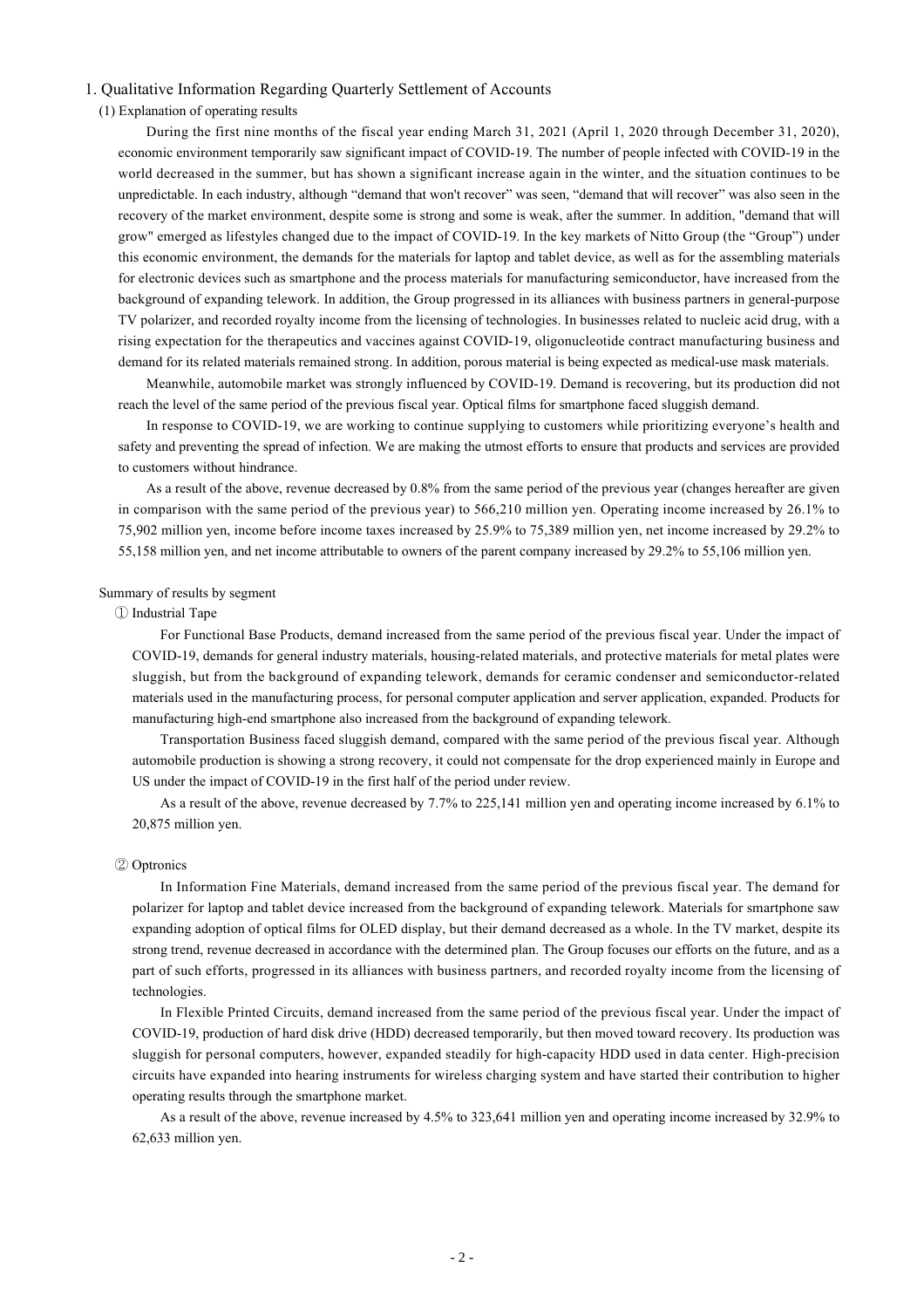### ③ Life Science

In Life Science, demand increased from the same period of the previous fiscal year. In oligonucleotide contract manufacturing business, demand expanded steadily with a rising expectation for nucleic acid drugs as therapeutics and vaccines against COVID-19. Demand for NittoPhase also expanded for synthesizing nucleic acid drug. Demands for transdermal therapeutic patches and medical sanitary materials decreased due to the declined outpatient visits during the impact of COVID-19. Although demand has been recovering, it did not reach the level of the same period of the previous fiscal year.

In nucleic acid new drug development, the Group continues working on the clinical trials of Idiopathic Pulmonary Fibrosis and intractable cancer drugs.

As a result of the above, revenue increased by 6.6% to 21,389 million yen and operating loss amounted to 1,440 million yen. (operating loss of 1,914 million yen was reported in the same period of the previous year)

#### ④ Others

Membranes (polymer separation membrane business), under the impact of COVID-19, faced sluggish demand, compared with the same period of the previous fiscal year. Demands remained weak mainly in various industrial applications and energy field. Please note that this segment includes new business that has not generated sufficient revenue yet.

As a result of the above, revenue decreased by 10.7% to 17,850 million yen and operating loss amounted to 4,269 million yen. (operating loss of 1,686 million yen was reported in the same period of the previous year)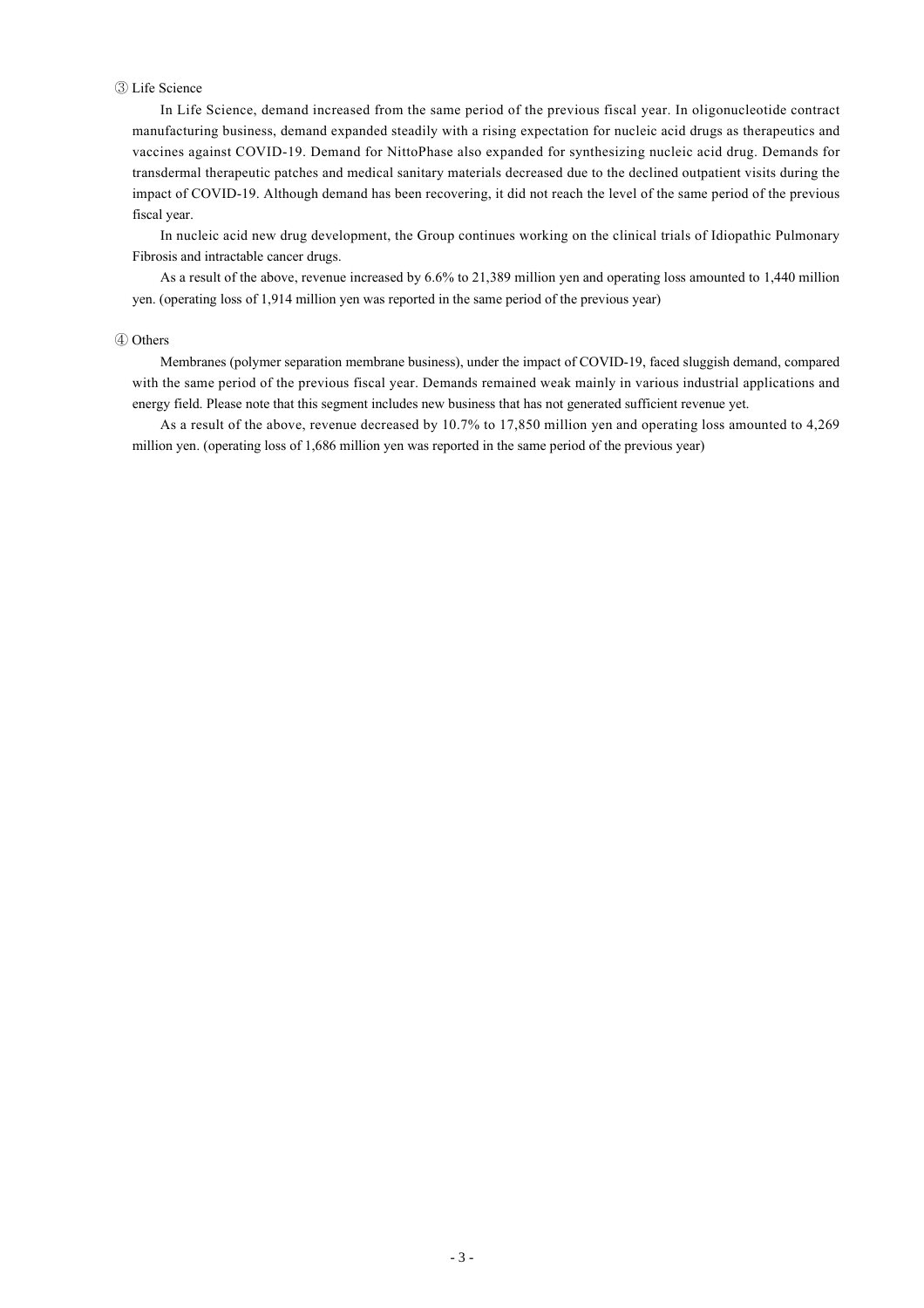|                       | (Reference) Segment Information (nine months) |                                                                                          |                                                                                          | (Yen in Millions) |
|-----------------------|-----------------------------------------------|------------------------------------------------------------------------------------------|------------------------------------------------------------------------------------------|-------------------|
|                       |                                               | Third quarter ended<br>December 31, 2019<br>(April 1, 2019 through<br>December 31, 2019) | Third quarter ended<br>December 31, 2020<br>(April 1, 2020 through<br>December 31, 2020) |                   |
|                       |                                               | Revenue                                                                                  | Revenue                                                                                  | Y-o-Y $(%)$       |
|                       | <b>Functional Base Products</b>               | 137,207                                                                                  | 139,308                                                                                  | 101.5             |
|                       | Transportation                                | 106,662                                                                                  | 85,833                                                                                   | 80.5              |
| Industrial Tape       | Total                                         | 243,869                                                                                  | 225,141                                                                                  | 92.3              |
|                       | Operating income                              | 19,671                                                                                   | 20,875                                                                                   | 106.1             |
|                       | <b>Information Fine Materials</b>             | 277,265                                                                                  | 283,220                                                                                  | 102.1             |
|                       | <b>Flexible Printed Circuits</b>              | 32,454                                                                                   | 40,420                                                                                   | 124.5             |
| Optronics             | Total                                         | 309,720                                                                                  | 323,641                                                                                  | 104.5             |
|                       | Operating income                              | 47,143                                                                                   | 62,633                                                                                   | 132.9             |
|                       | Revenue                                       | 20,058                                                                                   | 21,389                                                                                   | 106.6             |
| Life Science          | Operating income                              | $-1,914$                                                                                 | $-1,440$                                                                                 |                   |
|                       | Revenue                                       | 19,986                                                                                   | 17,850                                                                                   | 89.3              |
| Others                | Operating income                              | $-1,686$                                                                                 | $-4,269$                                                                                 |                   |
|                       | Revenue                                       | $-22,898$                                                                                | $-21,813$                                                                                |                   |
| Corporate/Elimination | Operating income                              | $-3,017$                                                                                 | $-1,896$                                                                                 |                   |
| Total                 | Revenue                                       | 570,735                                                                                  | 566,210                                                                                  | 99.2              |
|                       | Operating income                              | 60,196                                                                                   | 75,902                                                                                   | 126.1             |

(Note) With the changes in the management structure that have been made during the fiscal year 2020 under review, partial changes have been made to reporting segments.

Such change has also been reflected in the figures for the third quarter ended December 31, 2019.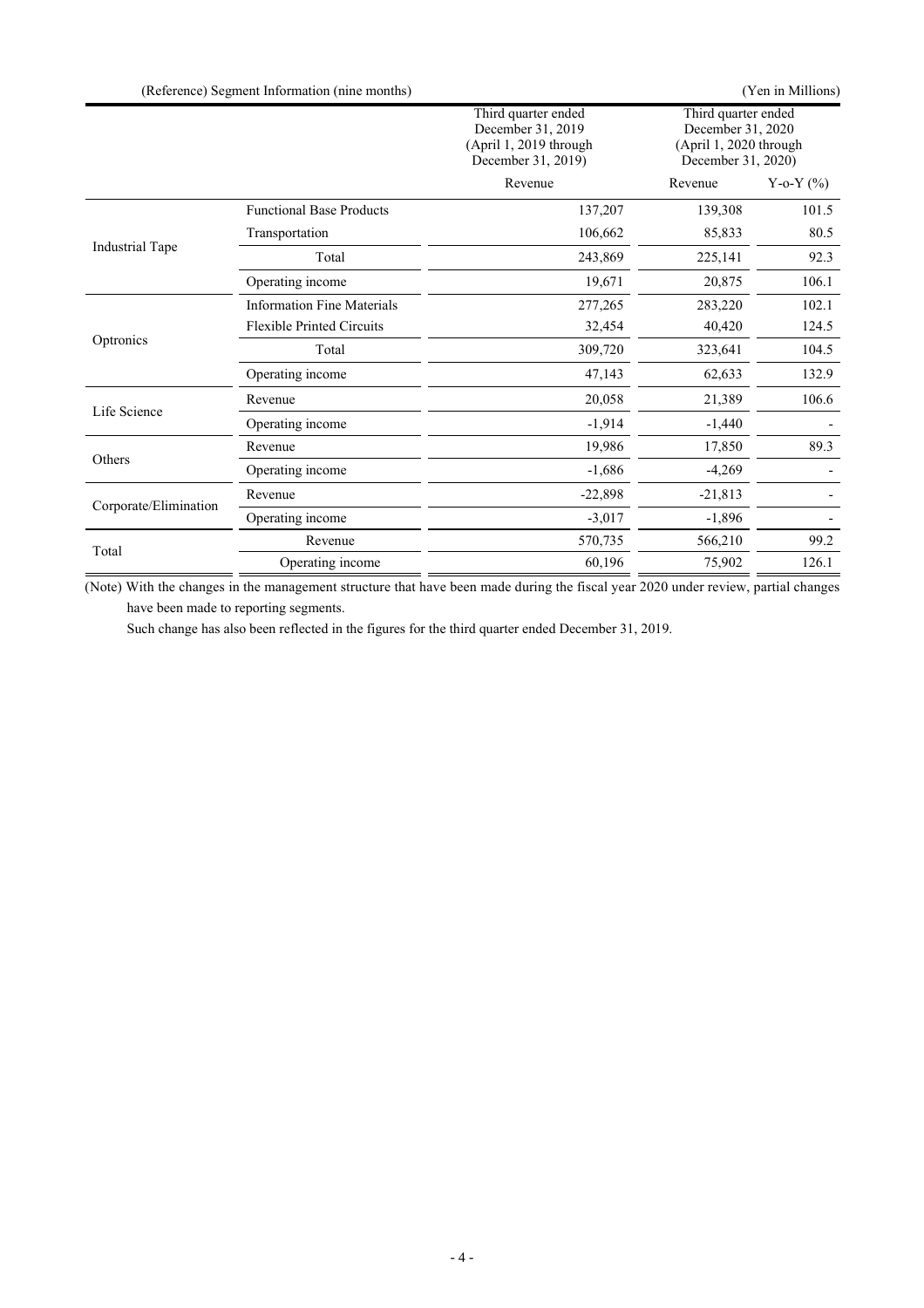| (Reference) Segment Information (three months) | (Yen in Millions) |
|------------------------------------------------|-------------------|
|------------------------------------------------|-------------------|

|                       |                                   | Third quarter ended<br>December 31, 2019<br>(October 1, 2019 through<br>December 31, 2019) | Third quarter ended<br>December 31, 2020<br>(October 1, 2020 through<br>December 31, 2020) |               |
|-----------------------|-----------------------------------|--------------------------------------------------------------------------------------------|--------------------------------------------------------------------------------------------|---------------|
|                       |                                   | Revenue                                                                                    | Revenue                                                                                    | Y-o-Y $(\% )$ |
|                       | <b>Functional Base Products</b>   | 46,242                                                                                     | 51,942                                                                                     | 112.3         |
|                       | Transportation                    | 34,387                                                                                     | 35,218                                                                                     | 102.4         |
| Industrial Tape       | Total                             | 80,630                                                                                     | 87,160                                                                                     | 108.1         |
|                       | Operating income                  | 6,143                                                                                      | 12,404                                                                                     | 201.9         |
|                       | <b>Information Fine Materials</b> | 94,724                                                                                     | 99,437                                                                                     | 105.0         |
|                       | <b>Flexible Printed Circuits</b>  | 11,825                                                                                     | 16,489                                                                                     | 139.4         |
| Optronics             | Total                             | 106,550                                                                                    | 115,926                                                                                    | 108.8         |
|                       | Operating income                  | 16,182                                                                                     | 24,865                                                                                     | 153.7         |
|                       | Revenue                           | 7,305                                                                                      | 7,590                                                                                      | 103.9         |
| Life Science          | Operating income                  | 56                                                                                         | $-124$                                                                                     |               |
|                       | Revenue                           | 5,725                                                                                      | 6,050                                                                                      | 105.7         |
| Others                | Operating income                  | $-838$                                                                                     | $-1,905$                                                                                   |               |
|                       | Revenue                           | $-7,762$                                                                                   | $-8,256$                                                                                   |               |
| Corporate/Elimination | Operating income                  | $-2,449$                                                                                   | $-1,704$                                                                                   |               |
| Total                 | Revenue                           | 192,450                                                                                    | 208,472                                                                                    | 108.3         |
|                       | Operating income                  | 19,093                                                                                     | 33,534                                                                                     | 175.6         |

(Note) With the changes in the management structure that have been made during the fiscal year 2020 under review, partial changes have been made to reporting segments.

Such change has also been reflected in the figures for the third quarter ended December 31, 2019.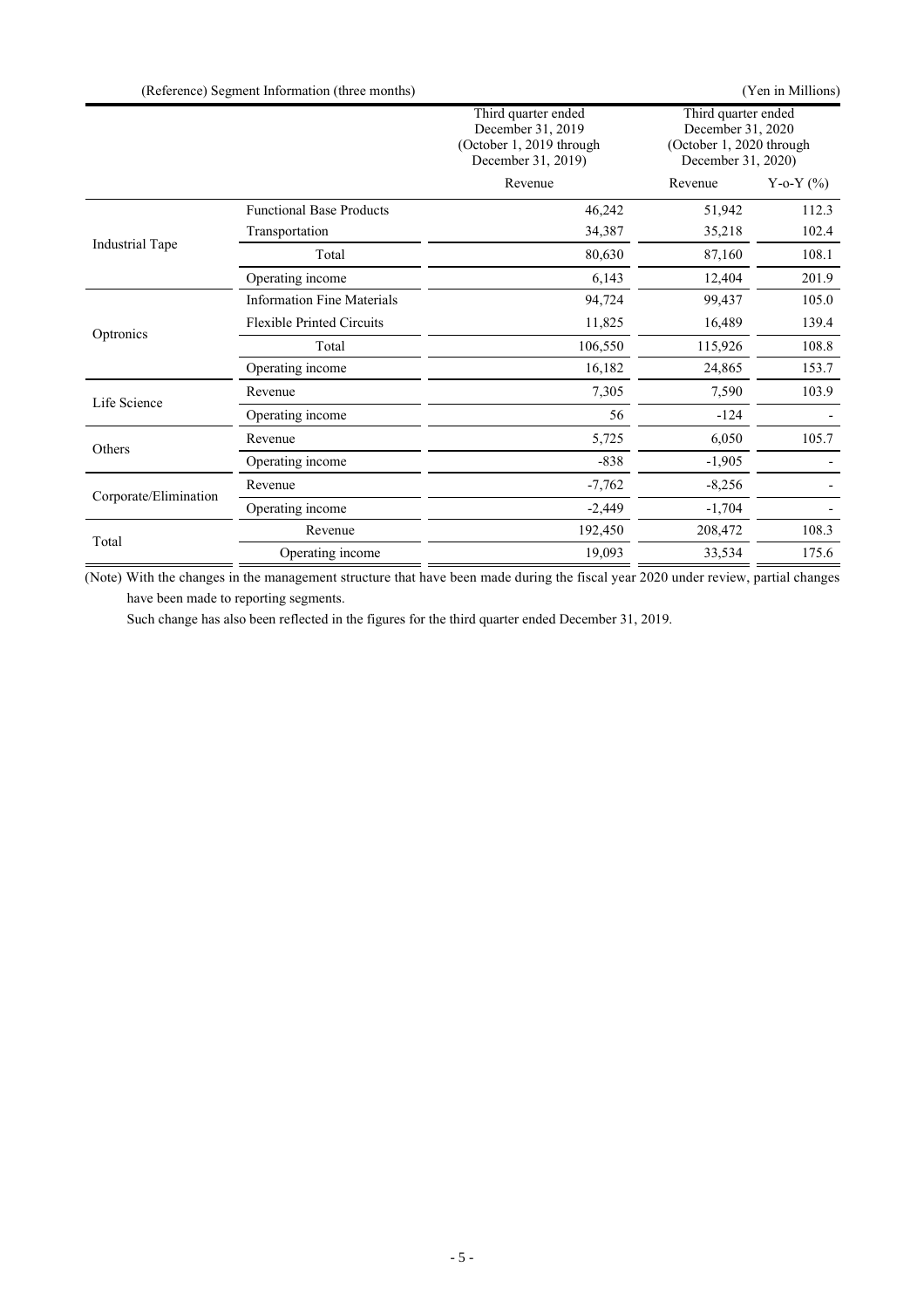|                       |                                   | Revenue   | Y-o-Y $(\% )$ |
|-----------------------|-----------------------------------|-----------|---------------|
|                       | <b>Functional Base Products</b>   | 183,000   | 101.0         |
| Industrial Tape       | Transportation                    | 120,000   | 87.4          |
|                       | Total                             | 303,000   | 95.1          |
|                       | Operating income                  | 20,000    | 97.4          |
|                       | <b>Information Fine Materials</b> | 370,000   | 104.2         |
| Optronics             | <b>Flexible Printed Circuits</b>  | 56,000    | 129.4         |
|                       | Total                             | 426,000   | 107.0         |
|                       | Operating income                  | 78,500    | 137.0         |
| Life Science          | Revenue                           | 31,000    | 114.3         |
|                       | Operating income                  | 500       |               |
|                       | Revenue                           | 23,500    | 87.2          |
| Others                | Operating income                  | $-5,500$  |               |
|                       | Revenue                           | $-28,500$ |               |
| Corporate/Elimination | Operating income                  | $-3,500$  |               |
|                       | Revenue                           | 755,000   | 101.9         |
| Total                 | Operating income                  | 90,000    | 129.1         |

## Forecasts of fiscal year ending March 31, 2021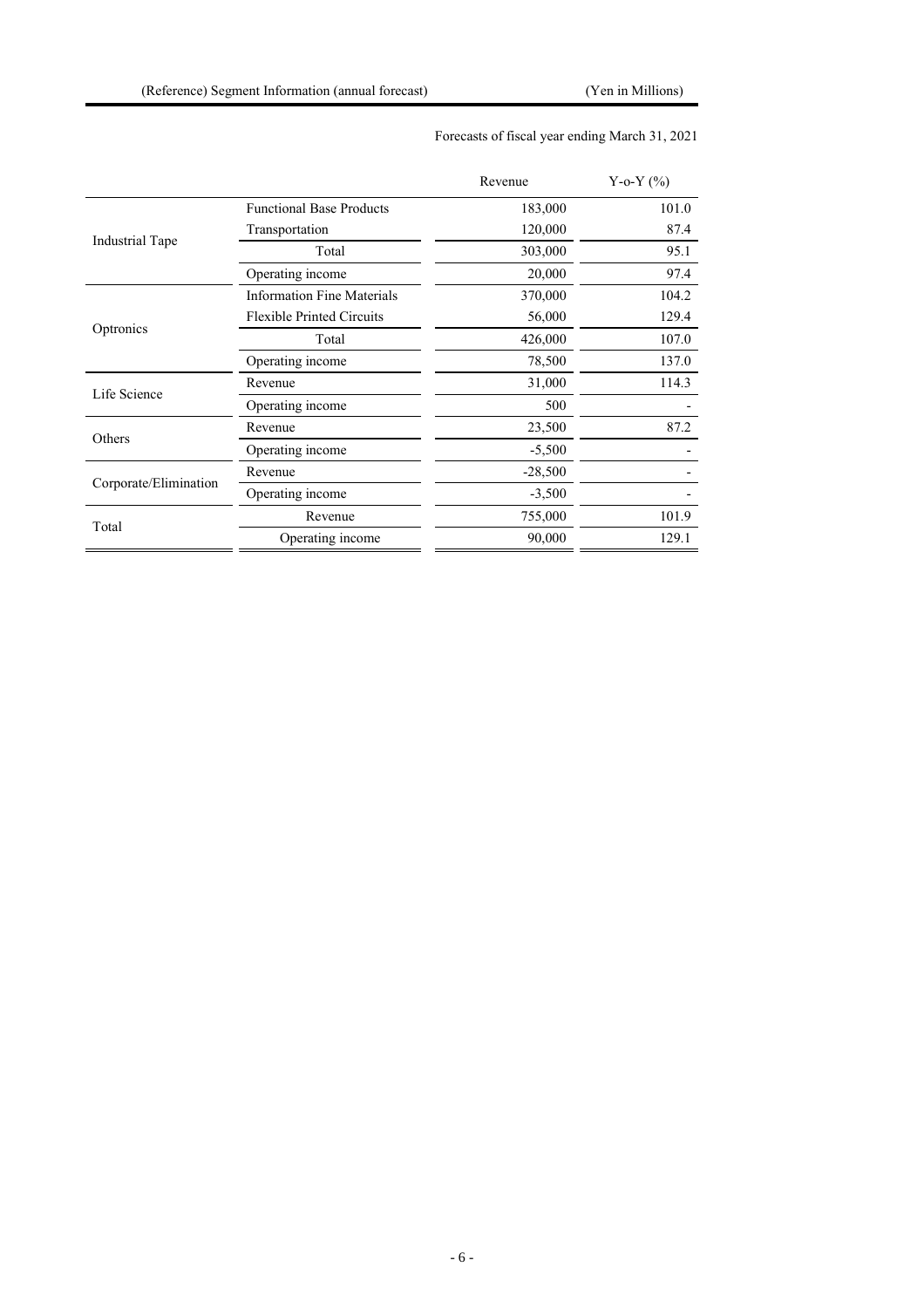### (2) Explanation of financial position

The Group's financial position at the end of the third quarter of the fiscal year ending March 31, 2021 was as follows.

Compared with the end of the fiscal year ended March 31, 2020, total assets decreased by 5,239 million yen to 916,660 million yen and total liabilities increased by 3,383 million yen to 235,079 million yen. Total equity decreased by 8,623 million yen to 681,580 million yen. As a result, the ratio of equity attributable to owners of the parent company to total assets changed from 74.8% at the end of the fiscal year ended March 31, 2020 to 74.3% at the end of the third quarter of the fiscal year ending March 31, 2021.

The main changes in assets were a decrease in cash and cash equivalents of 33,295 million yen, an increase in trade and other receivables of 23,091 million yen, an increase in inventories of 1,332 million yen, an increase in property, plant and equipment of 1,112 million yen, a decrease in right-of-use assets of 1,359 million yen, an increase in intangible assets of 3,179 million yen, an increase in financial assets of 2,233 million yen. In terms of liabilities, trade and other payables increased by 9,997 million yen, income tax payables decreased by 1,314 million yen, other current financial liabilities decreased by 6,934 million yen, other current liabilities increased by 1,253 million yen, other non-current financial liabilities decreased by 1,901 million yen, defined benefit liabilities increased by 2,011 million yen.

#### (3) Explanation of forecasts and other projections

As for the key markets of the Group in the period under review, demands from the background of expanding telework increased and recovery of automobile industry from the impact of COVID-19 proceeded than we had expected. We forecast such circumstances to continue also in the fourth quarter of the year ending March 31, 2021.

Given the circumstances described above, the full-year forecasts of the fiscal year ending March 31, 2021 were modified. The assumed exchange rate for the fourth quarter of this fiscal year is  $1\frac{1}{5} = 4103.6$ .

|                                                                                              | Revenue         | Operating<br><i>ncome</i> | Income before<br>income taxes | Net income      | Net income<br>attributable to owners<br>of the parent company | Basic earnings<br>per share |
|----------------------------------------------------------------------------------------------|-----------------|---------------------------|-------------------------------|-----------------|---------------------------------------------------------------|-----------------------------|
|                                                                                              | Millions of yen | Millions of yen           | Millions of yen               | Millions of yen | Millions of yen                                               | Yen                         |
| Previous forecast (A)                                                                        | 715,000         | 75,000                    | 75,000                        | 52,000          | 52,000                                                        | 351.43                      |
| Revised forecast (B)                                                                         | 755,000         | 90,000                    | 90,000                        | 65,000          | 65,000                                                        | 439.29                      |
| Difference $(B) - (A)$                                                                       | 40,000          | 15,000                    | 15,000                        | 13,000          | 13,000                                                        |                             |
| Rate of change $(\% )$                                                                       | 5.6             | 20.0                      | 20.0                          | 25.0            | 25.0                                                          |                             |
| (Reference)<br>Consolidated financial<br>results for the fiscal year<br>ended March 31, 2020 | 741,018         | 69,733                    | 69,013                        | 47,224          | 47,156                                                        | 301.32                      |

Revision of consolidated forecasts for the fiscal year ending March 31, 2021 (April 1, 2020 through March 31, 2021)

The above results and forecasts are forward-looking statements determined by the Company based on currently available information that may include risks and uncertainties. Please be aware that actual results may vary significantly due to various factors.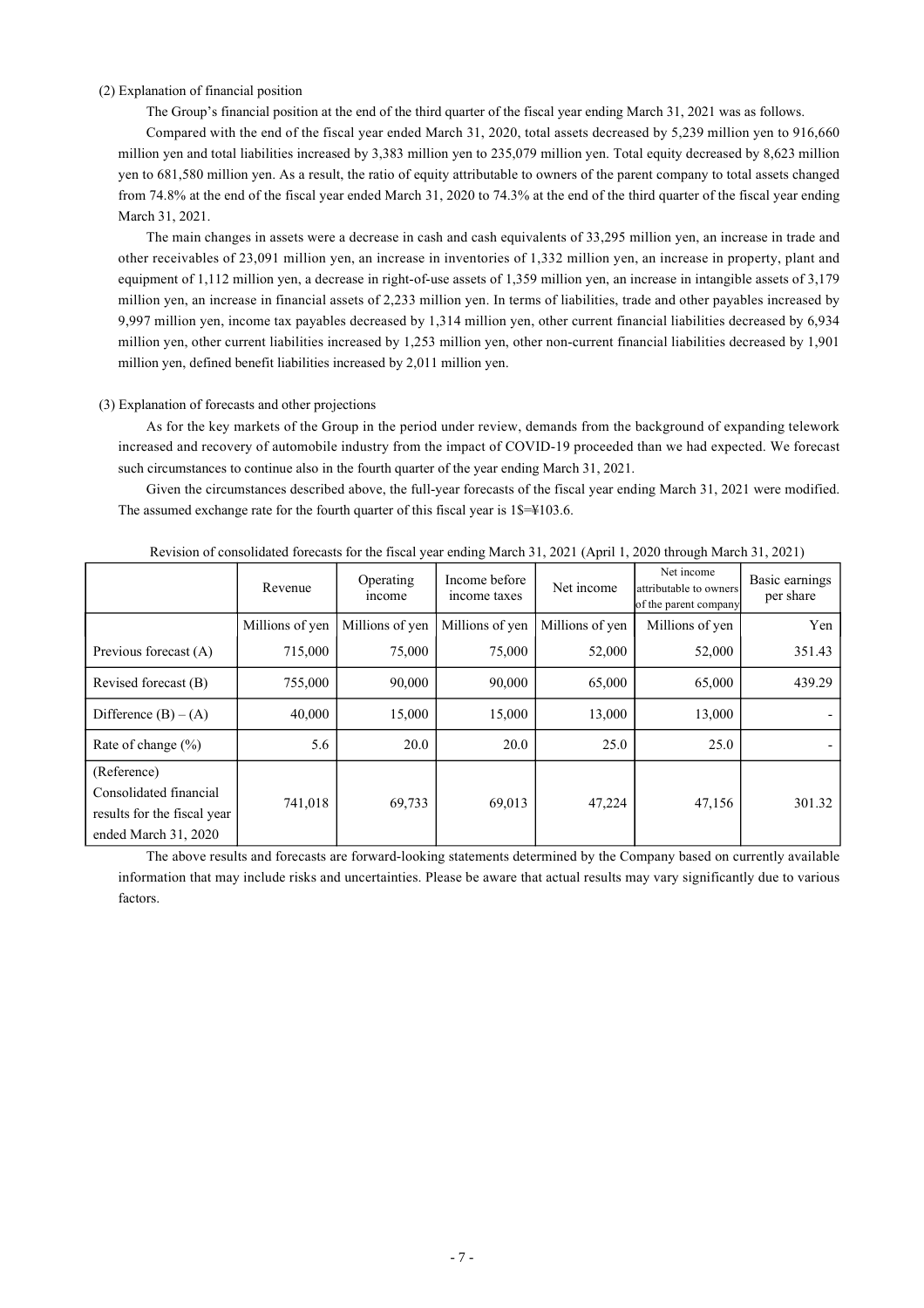## 2. Quarterly Consolidated Financial Statements and Key Notes

(1) Quarterly consolidated statements of financial position

|                                               |                | (Yen in Millions) |  |
|-----------------------------------------------|----------------|-------------------|--|
|                                               | March 31, 2020 | December 31, 2020 |  |
| (Assets)                                      |                |                   |  |
| Current assets                                |                |                   |  |
| Cash and cash equivalents                     | 304,922        | 271,627           |  |
| Trade and other receivables                   | 154,473        | 177,564           |  |
| Inventories                                   | 96,124         | 97,457            |  |
| Other financial assets                        | 2,642          | 1,942             |  |
| Other current assets                          | 17,893         | 17,275            |  |
| Total current assets                          | 576,056        | 565,867           |  |
| Non-current assets                            |                |                   |  |
| Property, plant and equipment                 | 266,948        | 268,061           |  |
| Right-of-use assets                           | 16,266         | 14,907            |  |
| Goodwill                                      | 4,852          | 4,560             |  |
| Intangible assets                             | 10,198         | 13,377            |  |
| Investments accounted for using equity method | 206            | 1,067             |  |
| Financial assets                              | 7,242          | 9,475             |  |
| Deferred tax assets                           | 25,694         | 25,057            |  |
| Other non-current assets                      | 14,434         | 14,285            |  |
| Total non-current assets                      | 345,843        | 350,793           |  |
| Total assets                                  | 921,900        | 916,660           |  |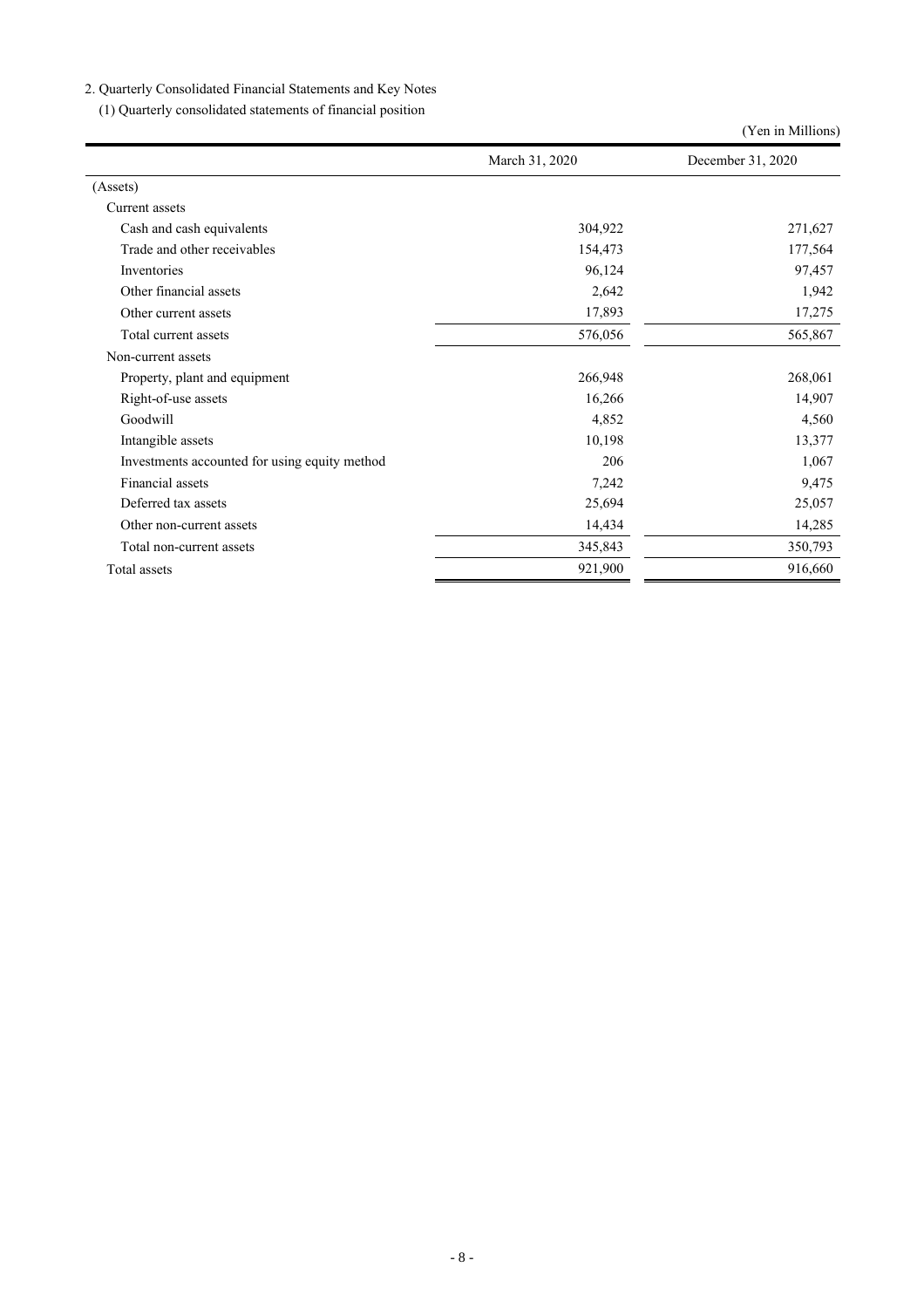|                                                              |                | (Yen in Millions) |
|--------------------------------------------------------------|----------------|-------------------|
|                                                              | March 31, 2020 | December 31, 2020 |
| Liabilities and equity                                       |                |                   |
| (Liabilities)                                                |                |                   |
| Current liabilities                                          |                |                   |
| Trade and other payables                                     | 90,811         | 100,808           |
| Bonds and borrowings                                         | 90             | 155               |
| Income tax payables                                          | 10,036         | 8,722             |
| Other financial liabilities                                  | 24,050         | 17,115            |
| Other current liabilities                                    | 36,907         | 38,160            |
| Total current liabilities                                    | 161,895        | 164,962           |
| Non-current liabilities                                      |                |                   |
| Other financial liabilities                                  | 18,976         | 17,075            |
| Defined benefit liabilities                                  | 48,272         | 50,283            |
| Deferred tax liabilities                                     | 284            | 586               |
| Other non-current liabilities                                | 2,266          | 2,172             |
| Total non-current liabilities                                | 69,800         | 70,117            |
| <b>Total liabilities</b>                                     | 231,696        | 235,079           |
| (Equity)                                                     |                |                   |
| Equity attributable to owners of the parent company          |                |                   |
| Share capital                                                | 26,783         | 26,783            |
| Capital surplus                                              | 50,271         | 50,094            |
| Retained earnings                                            | 643,521        | 668,471           |
| Treasury stock                                               | $-27,505$      | $-60,435$         |
| Other components of equity                                   | $-3,624$       | $-4,121$          |
| Total equity attributable to owners of the parent<br>company | 689,446        | 680,792           |
| Non-controlling interests                                    | 757            | 788               |
| Total equity                                                 | 690,204        | 681,580           |
| Total liabilities and equity                                 | 921,900        | 916,660           |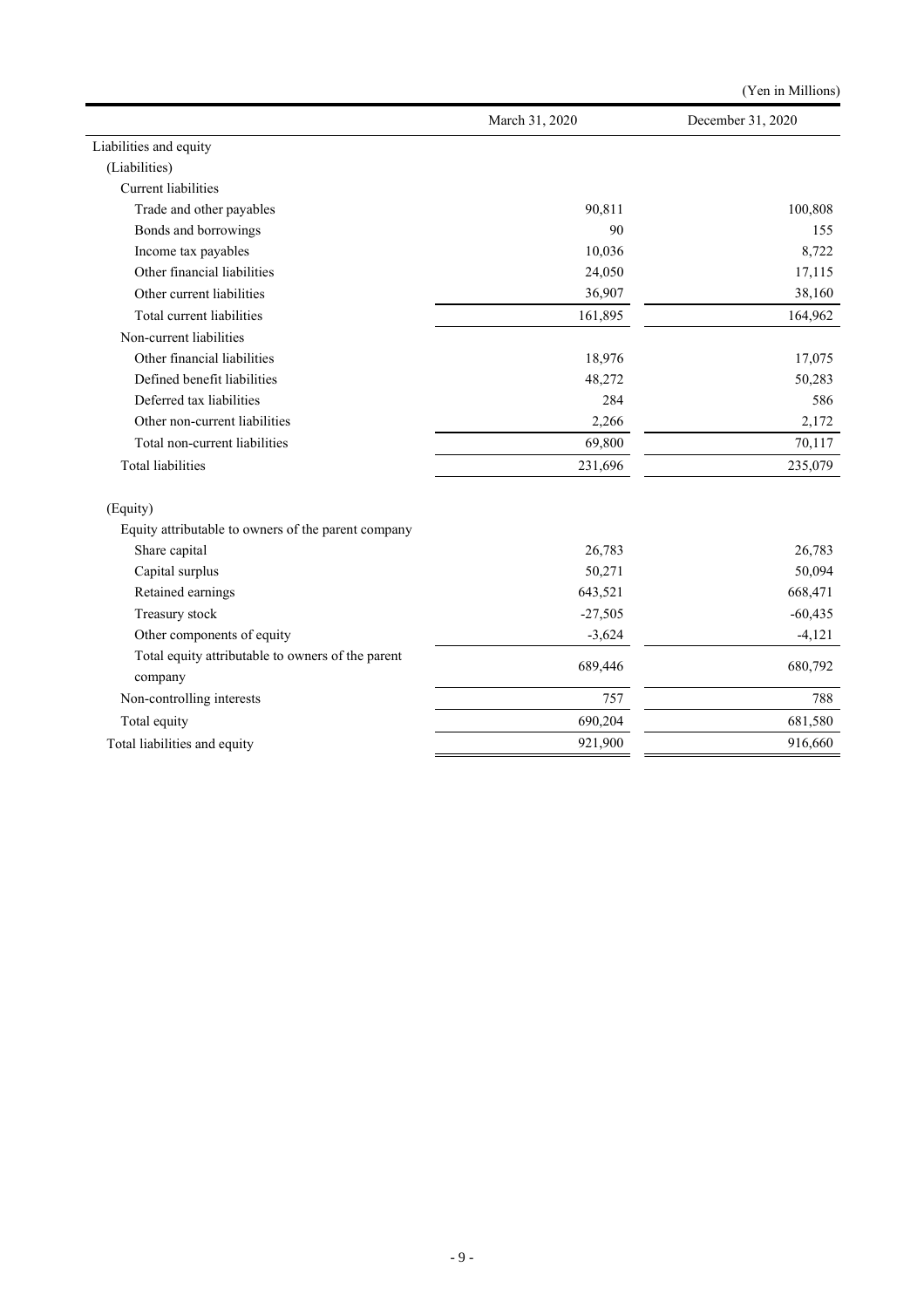(2) Quarterly consolidated statements of income and quarterly consolidated statements of comprehensive income

(Quarterly consolidated statements of income)

|                                                                 |                                                                                       | (Yen in Millions)                                                                     |
|-----------------------------------------------------------------|---------------------------------------------------------------------------------------|---------------------------------------------------------------------------------------|
|                                                                 | Third quarter ended December 31, 2019<br>(April 1, 2019 through<br>December 31, 2019) | Third quarter ended December 31, 2020<br>(April 1, 2020 through<br>December 31, 2020) |
| Revenue                                                         | 570,735                                                                               | 566,210                                                                               |
| Cost of sales                                                   | 400,772                                                                               | 385,248                                                                               |
| Gross profit                                                    | 169,963                                                                               | 180,961                                                                               |
| Selling, general and administrative expenses                    | 84,150                                                                                | 79,178                                                                                |
| Research and development expenses                               | 25,097                                                                                | 26,104                                                                                |
| Other income                                                    | 3,702                                                                                 | 3,652                                                                                 |
| Other expenses                                                  | 4,221                                                                                 | 3,428                                                                                 |
| Operating income                                                | 60,196                                                                                | 75,902                                                                                |
| Financial income                                                | 692                                                                                   | 449                                                                                   |
| Financial expenses                                              | 1,039                                                                                 | 986                                                                                   |
| Equity in profits (losses) of affiliates                        | 21                                                                                    | 23                                                                                    |
| Income before income taxes                                      | 59,870                                                                                | 75,389                                                                                |
| Income tax expenses                                             | 17,165                                                                                | 20,230                                                                                |
| Net income                                                      | 42,704                                                                                | 55,158                                                                                |
| Net income attributable to:                                     |                                                                                       |                                                                                       |
| Owners of the parent company                                    | 42,657                                                                                | 55,106                                                                                |
| Non-controlling interests                                       | 47                                                                                    | 51                                                                                    |
| Total                                                           | 42,704                                                                                | 55,158                                                                                |
| Earnings per share attributable to owners of the parent company |                                                                                       |                                                                                       |
| Basic earnings per share (yen)                                  | 271.91                                                                                | 370.38                                                                                |
| Diluted earnings per share (yen)                                | 271.70                                                                                | 370.12                                                                                |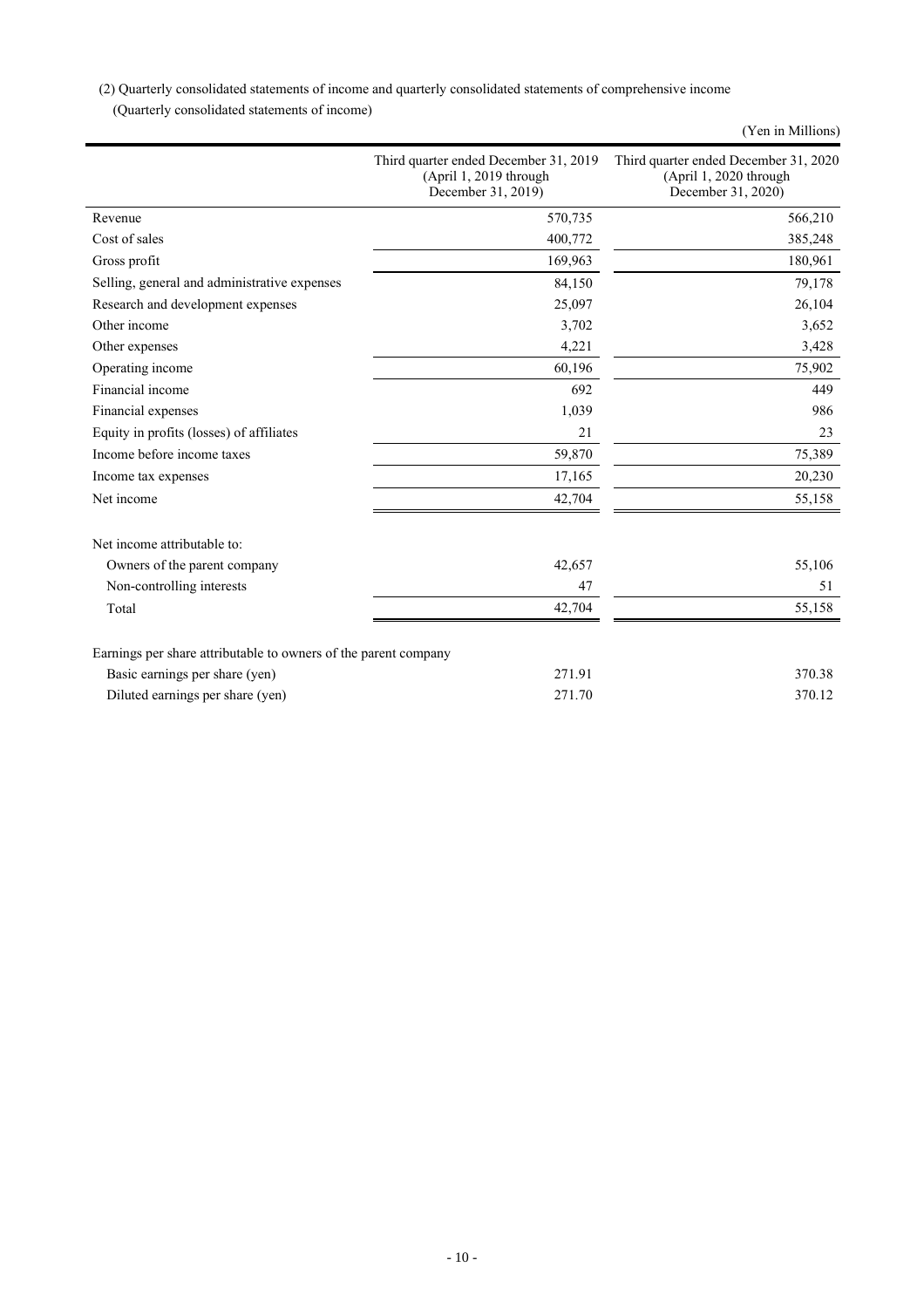(Quarterly consolidated statements of comprehensive income)

(Yen in Millions)

|                                                        | Third quarter ended    | Third quarter ended    |
|--------------------------------------------------------|------------------------|------------------------|
|                                                        | December 31, 2019      | December 31, 2020      |
|                                                        | (April 1, 2019 through | (April 1, 2020 through |
|                                                        | December 31, 2019)     | December 31, 2020)     |
| Net income                                             | 42,704                 | 55,158                 |
| Other comprehensive income                             |                        |                        |
| Items that will not be reclassified to profit or loss  |                        |                        |
| Net gain (loss) on financial assets measured at fair   | 170                    | 660                    |
| value through other comprehensive income               |                        |                        |
| Items that will be reclassified to profit or loss      |                        |                        |
| Exchange differences on translating foreign operations | $-7,106$               | $-1,074$               |
| Net gain (loss) in fair value of cash flow hedges      | $-0$                   | $-0$                   |
| Share of other comprehensive income of associates      | -6                     | $-3$                   |
| accounted for using equity method                      |                        |                        |
| Total other comprehensive income                       | $-6,942$               | $-419$                 |
| Total comprehensive income                             | 35,762                 | 54,739                 |
|                                                        |                        |                        |
| Total comprehensive income attributable to:            |                        |                        |
| Owners of the parent company                           | 35,716                 | 54,686                 |
| Non-controlling interests                              | 45                     | 53                     |
| Total                                                  | 35,762                 | 54,739                 |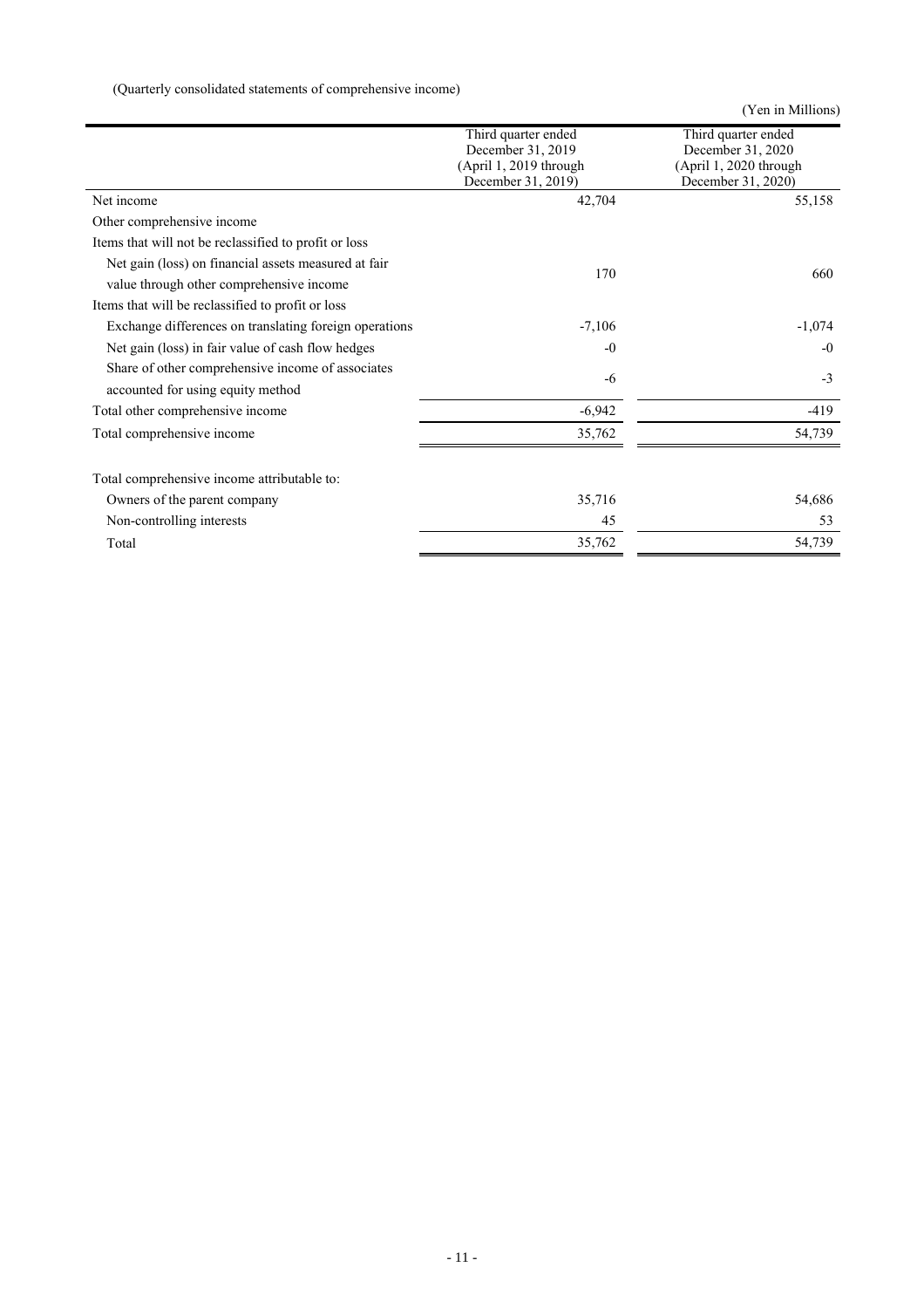## (3) Quarterly consolidated statements of changes in equity

For the third quarter ended December 31, 2019 (April 1, 2019 through December 31, 2019)

(Yen in Millions)

|                                                                      | Equity attributable to owners of the parent company |                              |                      |                          |                                  |           |                                  |              |
|----------------------------------------------------------------------|-----------------------------------------------------|------------------------------|----------------------|--------------------------|----------------------------------|-----------|----------------------------------|--------------|
|                                                                      | Share<br>capital                                    | Capital<br>surplus           | Retained<br>earnings | Treasury<br>stock        | Other<br>components<br>of equity | Total     | Non-<br>controlling<br>interests | Total equity |
| Balance as of April 1,<br>2019                                       | 26,783                                              | 50,319                       | 622,025              | $-11,081$                | 12,395                           | 700,443   | 744                              | 701,187      |
| Net income                                                           |                                                     |                              | 42,657               |                          |                                  | 42,657    | 47                               | 42,704       |
| Other comprehensive<br>income                                        |                                                     |                              |                      | $\overline{\phantom{0}}$ | $-6,941$                         | $-6,941$  | $-1$                             | $-6,942$     |
| Total comprehensive<br>income                                        |                                                     | $\overline{\phantom{0}}$     | 42,657               | $\overline{\phantom{0}}$ | $-6,941$                         | 35,716    | 45                               | 35,762       |
| Share-based payment<br>transactions                                  |                                                     | $-37$                        |                      |                          | $-64$                            | $-102$    |                                  | $-102$       |
| <b>Dividends</b>                                                     |                                                     | $\qquad \qquad \blacksquare$ | $-29,806$            |                          |                                  | $-29,806$ | $-23$                            | $-29,829$    |
| Changes in treasury<br>stock                                         |                                                     | $-12$                        |                      | 275                      |                                  | 263       |                                  | 263          |
| Transfers from other<br>components of equity<br>to retained earnings |                                                     |                              | 634                  |                          | $-634$                           |           |                                  |              |
| Additional purchase<br>of shares of<br>consolidated<br>subsidiaries  |                                                     | 1                            |                      |                          |                                  | 1         | $-32$                            | $-30$        |
| Total transactions with<br>owners                                    |                                                     | $-48$                        | $-29,172$            | 275                      | $-698$                           | $-29,643$ | $-55$                            | $-29,699$    |
| Balance as of<br>December 31, 2019                                   | 26,783                                              | 50,271                       | 635,511              | $-10,805$                | 4,755                            | 706,516   | 733                              | 707,250      |

For the third quarter ended December 31, 2020 (April 1, 2020 through December 31, 2020)

(Yen in Millions)

|                                                                      | Equity attributable to owners of the parent company |                          |                      |                   |                                  |           |                                  |              |
|----------------------------------------------------------------------|-----------------------------------------------------|--------------------------|----------------------|-------------------|----------------------------------|-----------|----------------------------------|--------------|
|                                                                      | Share<br>capital                                    | Capital<br>surplus       | Retained<br>earnings | Treasury<br>stock | Other<br>components<br>of equity | Total     | Non-<br>controlling<br>interests | Total equity |
| Balance as of April 1,<br>2020                                       | 26,783                                              | 50,271                   | 643,521              | $-27,505$         | $-3,624$                         | 689,446   | 757                              | 690,204      |
| Net income                                                           |                                                     |                          | 55,106               |                   |                                  | 55,106    | 51                               | 55,158       |
| Other comprehensive<br>income                                        |                                                     |                          |                      |                   | $-420$                           | $-420$    | 1                                | $-419$       |
| Total comprehensive<br>income                                        |                                                     |                          | 55,106               |                   | $-420$                           | 54,686    | 53                               | 54,739       |
| Share-based payment<br>transactions                                  |                                                     | $-200$                   |                      |                   | $-45$                            | $-245$    |                                  | $-245$       |
| Dividends                                                            |                                                     | $\overline{\phantom{0}}$ | $-30,188$            |                   |                                  | $-30,188$ | $-22$                            | $-30,211$    |
| Changes in treasury<br>stock                                         |                                                     | 24                       |                      | $-32,930$         |                                  | $-32,905$ |                                  | $-32,905$    |
| Transfers from other<br>components of equity<br>to retained earnings |                                                     |                          | 31                   |                   | $-31$                            |           |                                  |              |
| Total transactions with<br>owners                                    |                                                     | $-176$                   | $-30,156$            | $-32,930$         | $-76$                            | $-63,340$ | $-22$                            | $-63,362$    |
| Balance as of<br>December 31, 2020                                   | 26,783                                              | 50,094                   | 668,471              | $-60,435$         | $-4,121$                         | 680,792   | 788                              | 681,580      |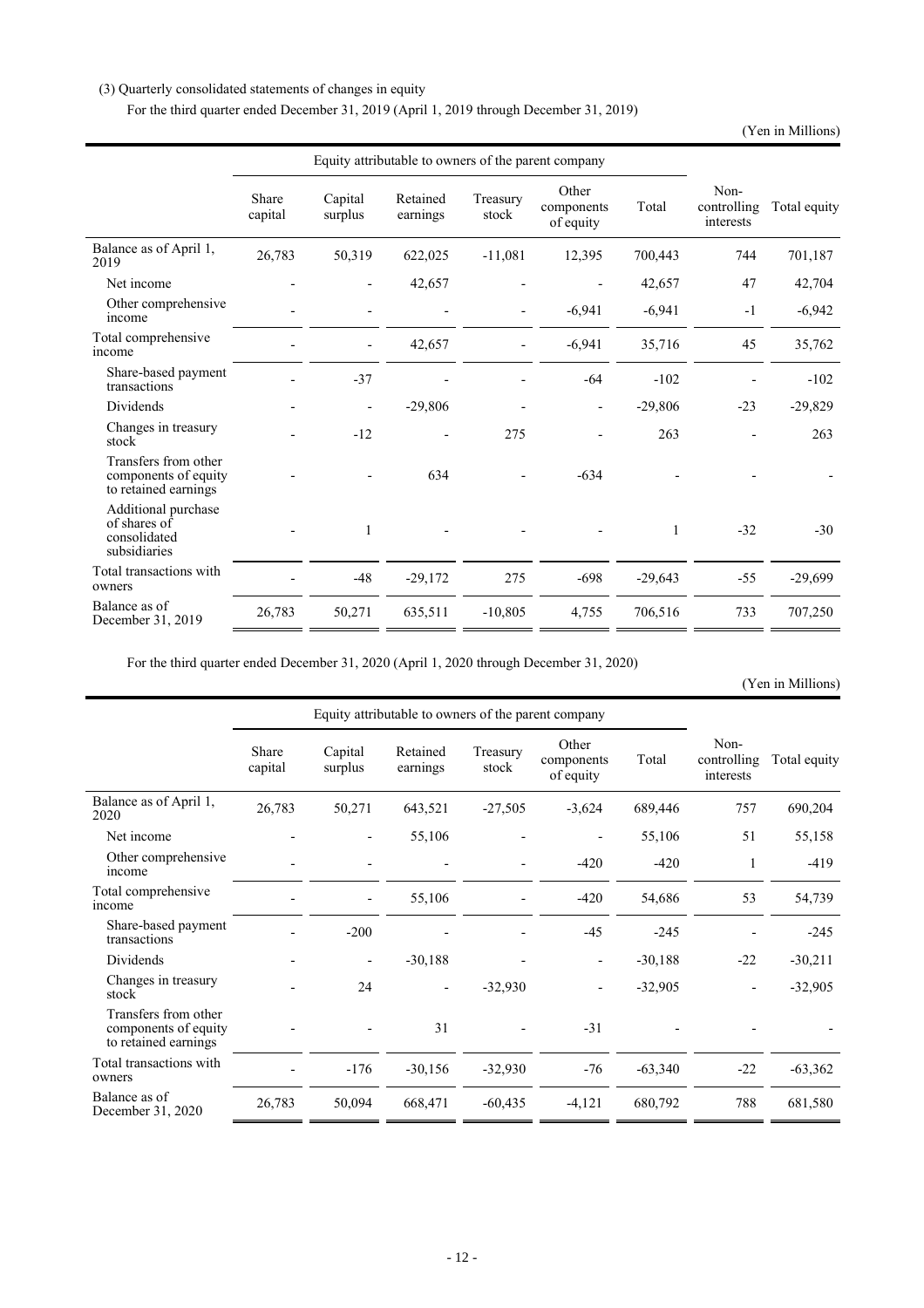## (4) Quarterly consolidated statements of cash flows

| Third quarter ended<br>Third quarter ended<br>December 31, 2019<br>December 31, 2020<br>(April 1, 2019 through<br>(April 1, 2020 through<br>December 31, 2019)<br>December 31, 2020)<br>Cash flows from operating activities<br>Income before income taxes<br>59,870<br>75,389<br>36,993<br>Depreciation and amortization<br>35,827<br>107<br>Impairment losses<br>436<br>Increase (decrease) in defined benefit liabilities<br>1,945<br>2,369<br>Decrease (increase) in trade and other receivables<br>$-8,822$<br>$-22,652$<br>Decrease (increase) in inventories<br>$-608$<br>$-1,574$<br>$-796$<br>10,028<br>Increase (decrease) in trade and other payables<br>Interest and dividend income<br>696<br>502<br>Interest expenses paid<br>$-439$<br>$-480$<br>Income taxes (paid) refunded<br>$-11,310$<br>$-21,425$<br>$-1,118$<br>$-416$<br>Others<br>Net cash provided by (used in) operating activities<br>75,975<br>78,547<br>Cash flows from investing activities<br>Purchase of property, plant and equipment and<br>$-48,245$<br>$-44,972$<br>intangible assets<br>Proceeds from sale of property, plant and equipment<br>256<br>302<br>and intangible assets<br>Decrease (increase) in time deposits<br>$-2,418$<br>839<br>Purchase of investment securities<br>$-1,236$<br>$-334$<br>Proceeds from sale of investment securities<br>1,531<br>85<br>Purchase of shares of subsidiaries and associates<br>$-880$<br>Others<br>$-8$<br>$\mathbf{0}$<br>$-50,119$<br>$-44,959$<br>Net cash provided by (used in) investing activities<br>Cash flows from financing activities<br>Net increase (decrease) in short-term loans payable<br>64<br>-73<br>Repayment of finance lease obligations<br>$-3,601$<br>$-4,061$<br>Decrease (increase) in treasury stock<br>$-33,310$<br>-0<br>Cash dividends paid<br>$-29,820$<br>$-30,188$<br>Others<br>$-50$<br>$-27$<br>Net cash provided by (used in) financing activities<br>$-33,546$<br>$-67,522$<br>Effect of exchange rate changes on cash and cash<br>$-2,349$<br>638<br>equivalents<br>Net increase (decrease) in cash and cash equivalents<br>$-10,040$<br>$-33,295$<br>Cash and cash equivalents at the beginning of the period<br>297,682<br>304,922<br>Cash and cash equivalents at the end of the period<br>287,642<br>271,627 |  | (Yen in Millions) |
|---------------------------------------------------------------------------------------------------------------------------------------------------------------------------------------------------------------------------------------------------------------------------------------------------------------------------------------------------------------------------------------------------------------------------------------------------------------------------------------------------------------------------------------------------------------------------------------------------------------------------------------------------------------------------------------------------------------------------------------------------------------------------------------------------------------------------------------------------------------------------------------------------------------------------------------------------------------------------------------------------------------------------------------------------------------------------------------------------------------------------------------------------------------------------------------------------------------------------------------------------------------------------------------------------------------------------------------------------------------------------------------------------------------------------------------------------------------------------------------------------------------------------------------------------------------------------------------------------------------------------------------------------------------------------------------------------------------------------------------------------------------------------------------------------------------------------------------------------------------------------------------------------------------------------------------------------------------------------------------------------------------------------------------------------------------------------------------------------------------------------------------------------------------------------------------------------------------------------------------------------------------------------------------------|--|-------------------|
|                                                                                                                                                                                                                                                                                                                                                                                                                                                                                                                                                                                                                                                                                                                                                                                                                                                                                                                                                                                                                                                                                                                                                                                                                                                                                                                                                                                                                                                                                                                                                                                                                                                                                                                                                                                                                                                                                                                                                                                                                                                                                                                                                                                                                                                                                             |  |                   |
|                                                                                                                                                                                                                                                                                                                                                                                                                                                                                                                                                                                                                                                                                                                                                                                                                                                                                                                                                                                                                                                                                                                                                                                                                                                                                                                                                                                                                                                                                                                                                                                                                                                                                                                                                                                                                                                                                                                                                                                                                                                                                                                                                                                                                                                                                             |  |                   |
|                                                                                                                                                                                                                                                                                                                                                                                                                                                                                                                                                                                                                                                                                                                                                                                                                                                                                                                                                                                                                                                                                                                                                                                                                                                                                                                                                                                                                                                                                                                                                                                                                                                                                                                                                                                                                                                                                                                                                                                                                                                                                                                                                                                                                                                                                             |  |                   |
|                                                                                                                                                                                                                                                                                                                                                                                                                                                                                                                                                                                                                                                                                                                                                                                                                                                                                                                                                                                                                                                                                                                                                                                                                                                                                                                                                                                                                                                                                                                                                                                                                                                                                                                                                                                                                                                                                                                                                                                                                                                                                                                                                                                                                                                                                             |  |                   |
|                                                                                                                                                                                                                                                                                                                                                                                                                                                                                                                                                                                                                                                                                                                                                                                                                                                                                                                                                                                                                                                                                                                                                                                                                                                                                                                                                                                                                                                                                                                                                                                                                                                                                                                                                                                                                                                                                                                                                                                                                                                                                                                                                                                                                                                                                             |  |                   |
|                                                                                                                                                                                                                                                                                                                                                                                                                                                                                                                                                                                                                                                                                                                                                                                                                                                                                                                                                                                                                                                                                                                                                                                                                                                                                                                                                                                                                                                                                                                                                                                                                                                                                                                                                                                                                                                                                                                                                                                                                                                                                                                                                                                                                                                                                             |  |                   |
|                                                                                                                                                                                                                                                                                                                                                                                                                                                                                                                                                                                                                                                                                                                                                                                                                                                                                                                                                                                                                                                                                                                                                                                                                                                                                                                                                                                                                                                                                                                                                                                                                                                                                                                                                                                                                                                                                                                                                                                                                                                                                                                                                                                                                                                                                             |  |                   |
|                                                                                                                                                                                                                                                                                                                                                                                                                                                                                                                                                                                                                                                                                                                                                                                                                                                                                                                                                                                                                                                                                                                                                                                                                                                                                                                                                                                                                                                                                                                                                                                                                                                                                                                                                                                                                                                                                                                                                                                                                                                                                                                                                                                                                                                                                             |  |                   |
|                                                                                                                                                                                                                                                                                                                                                                                                                                                                                                                                                                                                                                                                                                                                                                                                                                                                                                                                                                                                                                                                                                                                                                                                                                                                                                                                                                                                                                                                                                                                                                                                                                                                                                                                                                                                                                                                                                                                                                                                                                                                                                                                                                                                                                                                                             |  |                   |
|                                                                                                                                                                                                                                                                                                                                                                                                                                                                                                                                                                                                                                                                                                                                                                                                                                                                                                                                                                                                                                                                                                                                                                                                                                                                                                                                                                                                                                                                                                                                                                                                                                                                                                                                                                                                                                                                                                                                                                                                                                                                                                                                                                                                                                                                                             |  |                   |
|                                                                                                                                                                                                                                                                                                                                                                                                                                                                                                                                                                                                                                                                                                                                                                                                                                                                                                                                                                                                                                                                                                                                                                                                                                                                                                                                                                                                                                                                                                                                                                                                                                                                                                                                                                                                                                                                                                                                                                                                                                                                                                                                                                                                                                                                                             |  |                   |
|                                                                                                                                                                                                                                                                                                                                                                                                                                                                                                                                                                                                                                                                                                                                                                                                                                                                                                                                                                                                                                                                                                                                                                                                                                                                                                                                                                                                                                                                                                                                                                                                                                                                                                                                                                                                                                                                                                                                                                                                                                                                                                                                                                                                                                                                                             |  |                   |
|                                                                                                                                                                                                                                                                                                                                                                                                                                                                                                                                                                                                                                                                                                                                                                                                                                                                                                                                                                                                                                                                                                                                                                                                                                                                                                                                                                                                                                                                                                                                                                                                                                                                                                                                                                                                                                                                                                                                                                                                                                                                                                                                                                                                                                                                                             |  |                   |
|                                                                                                                                                                                                                                                                                                                                                                                                                                                                                                                                                                                                                                                                                                                                                                                                                                                                                                                                                                                                                                                                                                                                                                                                                                                                                                                                                                                                                                                                                                                                                                                                                                                                                                                                                                                                                                                                                                                                                                                                                                                                                                                                                                                                                                                                                             |  |                   |
|                                                                                                                                                                                                                                                                                                                                                                                                                                                                                                                                                                                                                                                                                                                                                                                                                                                                                                                                                                                                                                                                                                                                                                                                                                                                                                                                                                                                                                                                                                                                                                                                                                                                                                                                                                                                                                                                                                                                                                                                                                                                                                                                                                                                                                                                                             |  |                   |
|                                                                                                                                                                                                                                                                                                                                                                                                                                                                                                                                                                                                                                                                                                                                                                                                                                                                                                                                                                                                                                                                                                                                                                                                                                                                                                                                                                                                                                                                                                                                                                                                                                                                                                                                                                                                                                                                                                                                                                                                                                                                                                                                                                                                                                                                                             |  |                   |
|                                                                                                                                                                                                                                                                                                                                                                                                                                                                                                                                                                                                                                                                                                                                                                                                                                                                                                                                                                                                                                                                                                                                                                                                                                                                                                                                                                                                                                                                                                                                                                                                                                                                                                                                                                                                                                                                                                                                                                                                                                                                                                                                                                                                                                                                                             |  |                   |
|                                                                                                                                                                                                                                                                                                                                                                                                                                                                                                                                                                                                                                                                                                                                                                                                                                                                                                                                                                                                                                                                                                                                                                                                                                                                                                                                                                                                                                                                                                                                                                                                                                                                                                                                                                                                                                                                                                                                                                                                                                                                                                                                                                                                                                                                                             |  |                   |
|                                                                                                                                                                                                                                                                                                                                                                                                                                                                                                                                                                                                                                                                                                                                                                                                                                                                                                                                                                                                                                                                                                                                                                                                                                                                                                                                                                                                                                                                                                                                                                                                                                                                                                                                                                                                                                                                                                                                                                                                                                                                                                                                                                                                                                                                                             |  |                   |
|                                                                                                                                                                                                                                                                                                                                                                                                                                                                                                                                                                                                                                                                                                                                                                                                                                                                                                                                                                                                                                                                                                                                                                                                                                                                                                                                                                                                                                                                                                                                                                                                                                                                                                                                                                                                                                                                                                                                                                                                                                                                                                                                                                                                                                                                                             |  |                   |
|                                                                                                                                                                                                                                                                                                                                                                                                                                                                                                                                                                                                                                                                                                                                                                                                                                                                                                                                                                                                                                                                                                                                                                                                                                                                                                                                                                                                                                                                                                                                                                                                                                                                                                                                                                                                                                                                                                                                                                                                                                                                                                                                                                                                                                                                                             |  |                   |
|                                                                                                                                                                                                                                                                                                                                                                                                                                                                                                                                                                                                                                                                                                                                                                                                                                                                                                                                                                                                                                                                                                                                                                                                                                                                                                                                                                                                                                                                                                                                                                                                                                                                                                                                                                                                                                                                                                                                                                                                                                                                                                                                                                                                                                                                                             |  |                   |
|                                                                                                                                                                                                                                                                                                                                                                                                                                                                                                                                                                                                                                                                                                                                                                                                                                                                                                                                                                                                                                                                                                                                                                                                                                                                                                                                                                                                                                                                                                                                                                                                                                                                                                                                                                                                                                                                                                                                                                                                                                                                                                                                                                                                                                                                                             |  |                   |
|                                                                                                                                                                                                                                                                                                                                                                                                                                                                                                                                                                                                                                                                                                                                                                                                                                                                                                                                                                                                                                                                                                                                                                                                                                                                                                                                                                                                                                                                                                                                                                                                                                                                                                                                                                                                                                                                                                                                                                                                                                                                                                                                                                                                                                                                                             |  |                   |
|                                                                                                                                                                                                                                                                                                                                                                                                                                                                                                                                                                                                                                                                                                                                                                                                                                                                                                                                                                                                                                                                                                                                                                                                                                                                                                                                                                                                                                                                                                                                                                                                                                                                                                                                                                                                                                                                                                                                                                                                                                                                                                                                                                                                                                                                                             |  |                   |
|                                                                                                                                                                                                                                                                                                                                                                                                                                                                                                                                                                                                                                                                                                                                                                                                                                                                                                                                                                                                                                                                                                                                                                                                                                                                                                                                                                                                                                                                                                                                                                                                                                                                                                                                                                                                                                                                                                                                                                                                                                                                                                                                                                                                                                                                                             |  |                   |
|                                                                                                                                                                                                                                                                                                                                                                                                                                                                                                                                                                                                                                                                                                                                                                                                                                                                                                                                                                                                                                                                                                                                                                                                                                                                                                                                                                                                                                                                                                                                                                                                                                                                                                                                                                                                                                                                                                                                                                                                                                                                                                                                                                                                                                                                                             |  |                   |
|                                                                                                                                                                                                                                                                                                                                                                                                                                                                                                                                                                                                                                                                                                                                                                                                                                                                                                                                                                                                                                                                                                                                                                                                                                                                                                                                                                                                                                                                                                                                                                                                                                                                                                                                                                                                                                                                                                                                                                                                                                                                                                                                                                                                                                                                                             |  |                   |
|                                                                                                                                                                                                                                                                                                                                                                                                                                                                                                                                                                                                                                                                                                                                                                                                                                                                                                                                                                                                                                                                                                                                                                                                                                                                                                                                                                                                                                                                                                                                                                                                                                                                                                                                                                                                                                                                                                                                                                                                                                                                                                                                                                                                                                                                                             |  |                   |
|                                                                                                                                                                                                                                                                                                                                                                                                                                                                                                                                                                                                                                                                                                                                                                                                                                                                                                                                                                                                                                                                                                                                                                                                                                                                                                                                                                                                                                                                                                                                                                                                                                                                                                                                                                                                                                                                                                                                                                                                                                                                                                                                                                                                                                                                                             |  |                   |
|                                                                                                                                                                                                                                                                                                                                                                                                                                                                                                                                                                                                                                                                                                                                                                                                                                                                                                                                                                                                                                                                                                                                                                                                                                                                                                                                                                                                                                                                                                                                                                                                                                                                                                                                                                                                                                                                                                                                                                                                                                                                                                                                                                                                                                                                                             |  |                   |
|                                                                                                                                                                                                                                                                                                                                                                                                                                                                                                                                                                                                                                                                                                                                                                                                                                                                                                                                                                                                                                                                                                                                                                                                                                                                                                                                                                                                                                                                                                                                                                                                                                                                                                                                                                                                                                                                                                                                                                                                                                                                                                                                                                                                                                                                                             |  |                   |
|                                                                                                                                                                                                                                                                                                                                                                                                                                                                                                                                                                                                                                                                                                                                                                                                                                                                                                                                                                                                                                                                                                                                                                                                                                                                                                                                                                                                                                                                                                                                                                                                                                                                                                                                                                                                                                                                                                                                                                                                                                                                                                                                                                                                                                                                                             |  |                   |
|                                                                                                                                                                                                                                                                                                                                                                                                                                                                                                                                                                                                                                                                                                                                                                                                                                                                                                                                                                                                                                                                                                                                                                                                                                                                                                                                                                                                                                                                                                                                                                                                                                                                                                                                                                                                                                                                                                                                                                                                                                                                                                                                                                                                                                                                                             |  |                   |
|                                                                                                                                                                                                                                                                                                                                                                                                                                                                                                                                                                                                                                                                                                                                                                                                                                                                                                                                                                                                                                                                                                                                                                                                                                                                                                                                                                                                                                                                                                                                                                                                                                                                                                                                                                                                                                                                                                                                                                                                                                                                                                                                                                                                                                                                                             |  |                   |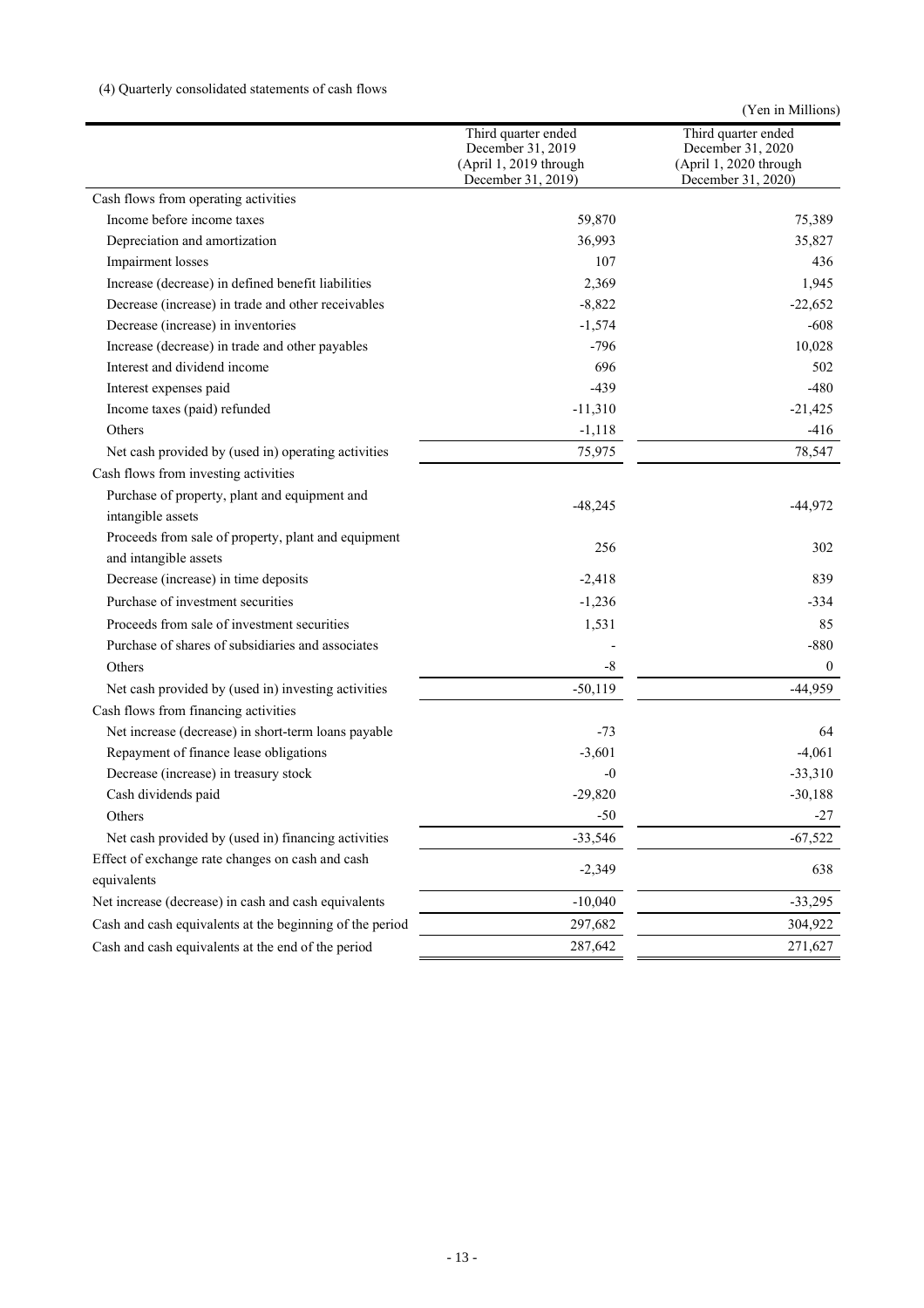(5) Notes on quarterly consolidated financial statements

## (Notes on going concern assumption)

Not applicable.

## (Segment information)

## Information regarding revenue, income, or loss by segments Third quarter ended December 31, 2019 (April 1, 2019 through December 31, 2019)

|                                          |                    |           |              |          |         |            | (Yen in Millions)                                    |
|------------------------------------------|--------------------|-----------|--------------|----------|---------|------------|------------------------------------------------------|
|                                          | Industrial<br>Tape | Optronics | Life Science | Others   | Total   | Adjustment | Quarterly<br>consolidated<br>statements of<br>income |
| Revenue from outside customers           | 232,106            | 303,631   | 16,581       | 17,653   | 569,973 | 762        | 570,735                                              |
| Inter-segment revenue                    | 11,762             | 6,088     | 3,477        | 2,332    | 23,661  | $-23,661$  |                                                      |
| Total segment revenue                    | 243,869            | 309,720   | 20,058       | 19,986   | 593,634 | $-22,898$  | 570,735                                              |
| Operating income (loss)                  | 19,671             | 47,143    | $-1,914$     | $-1,686$ | 63,213  | $-3,017$   | 60,196                                               |
| Financial income                         |                    |           |              |          |         |            | 692                                                  |
| Financial expenses                       |                    |           |              |          |         |            | $-1,039$                                             |
| Equity in profits (losses) of affiliates |                    |           |              |          |         |            | 21                                                   |
| Income before income taxes               |                    |           |              |          |         |            | 59,870                                               |
|                                          |                    |           |              |          |         |            |                                                      |

(Note) With the changes in the management structure that have been made during the fiscal year 2020 under review, partial changes have been made to reporting segments.

Such change has also been reflected in the figures for the third quarter ended December 31, 2019.

## Major products for each segment

| Business segment | Major products                                                                                                                    |
|------------------|-----------------------------------------------------------------------------------------------------------------------------------|
| Industrial Tape  | Functional Base Products (bonding and joining products, protective materials,<br>processing materials, etc.), Automotive Products |
| Optronics        | Information Fine Materials, Flexible Printed Circuits                                                                             |
| Life Science     | <b>Medical Products</b>                                                                                                           |
| Others           | Membrane Products, Other Products                                                                                                 |